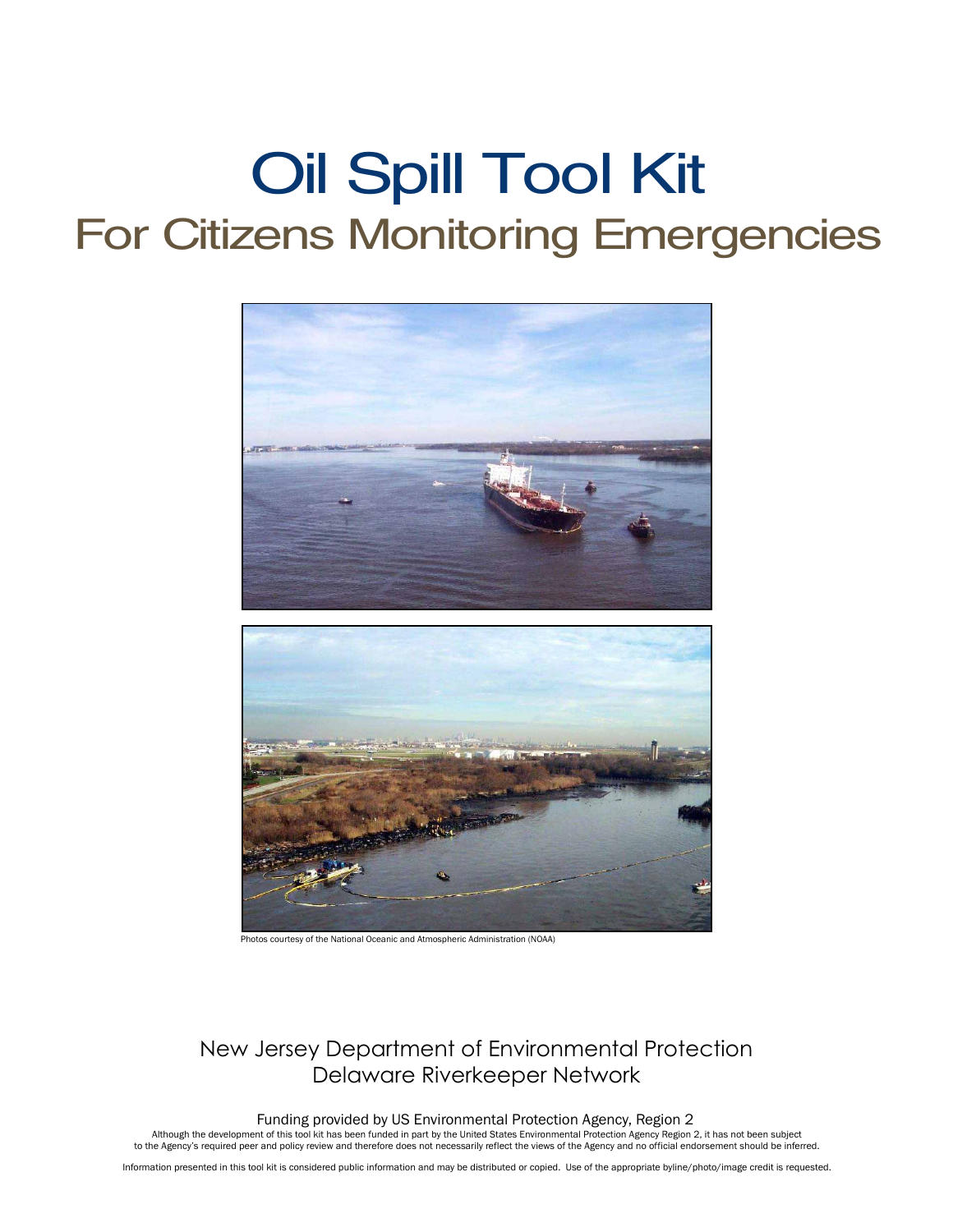# **Contents**

| The Story of Athos I and<br>A Message from the Delaware Riverkeeper                   | 1              |
|---------------------------------------------------------------------------------------|----------------|
| <b>Introduction</b>                                                                   |                |
| <b>National Response System</b>                                                       | $\overline{2}$ |
| A description of what happens when a spill occurs.                                    |                |
| <b>Reporting Pollution Incidents</b>                                                  | 4              |
| A list of numbers and information to have on hand when reporting a new oil spill.     |                |
| <b>Volunteer Monitoring Coordinator Role</b>                                          | 5              |
| A tip sheet for emergency response monitoring.                                        |                |
| <b>Appendices</b>                                                                     | 8              |
| <b>Appendix I - Tip Sheets</b>                                                        |                |
| Oil Assessment Tips for Initial Oil Evaluation                                        | 9              |
| A tip sheet to be handed out to volunteers to help them perform initial assessments   |                |
| after the oil spill.                                                                  |                |
| Oil Assessment Tips for Residual Oil Evaluation                                       | 11             |
| A tip sheet to be handed out to volunteers to help them perform a residual assessment |                |
| 2+ months after the oil spill.                                                        |                |
| <b>Appendix II - Field Assessment Sheets</b>                                          |                |
| <b>Oil Contamination Assessment Sheet</b>                                             | 13             |
| Each volunteer should use this sheet to index each of their sites.                    |                |
| <b>Quick Shoreline Assessment Form</b>                                                | 15             |
| One of these sheets should be filled out at each site during each visit.              |                |
| <b>Wildlife Assessment Form</b>                                                       | 16             |
| This form should be filled out at each site where oiled wildlife is observed.         |                |
| <b>Appendix III - Examples</b>                                                        |                |
| <b>Reach Assignment Map</b>                                                           | 17             |
| An example of a map given to volunteers to show them their assessment                 |                |
| assignment location.                                                                  |                |
| Sample Monitoring Report                                                              | 18             |
| An example report provided to trustees involved with an oil spill.                    |                |
| <b>Athos I Map</b>                                                                    | 19             |
| A map of the monitoring locations of the Athos I oil spill.                           |                |
| <b>Assessment Sheets</b>                                                              | 20             |
| An example of a blank and completed assessment sheet.                                 |                |
| Sample Press Release                                                                  | 24             |
| <b>Thank You Card</b>                                                                 | 25             |
| An example Thank You card sent out to volunteers for their work.                      |                |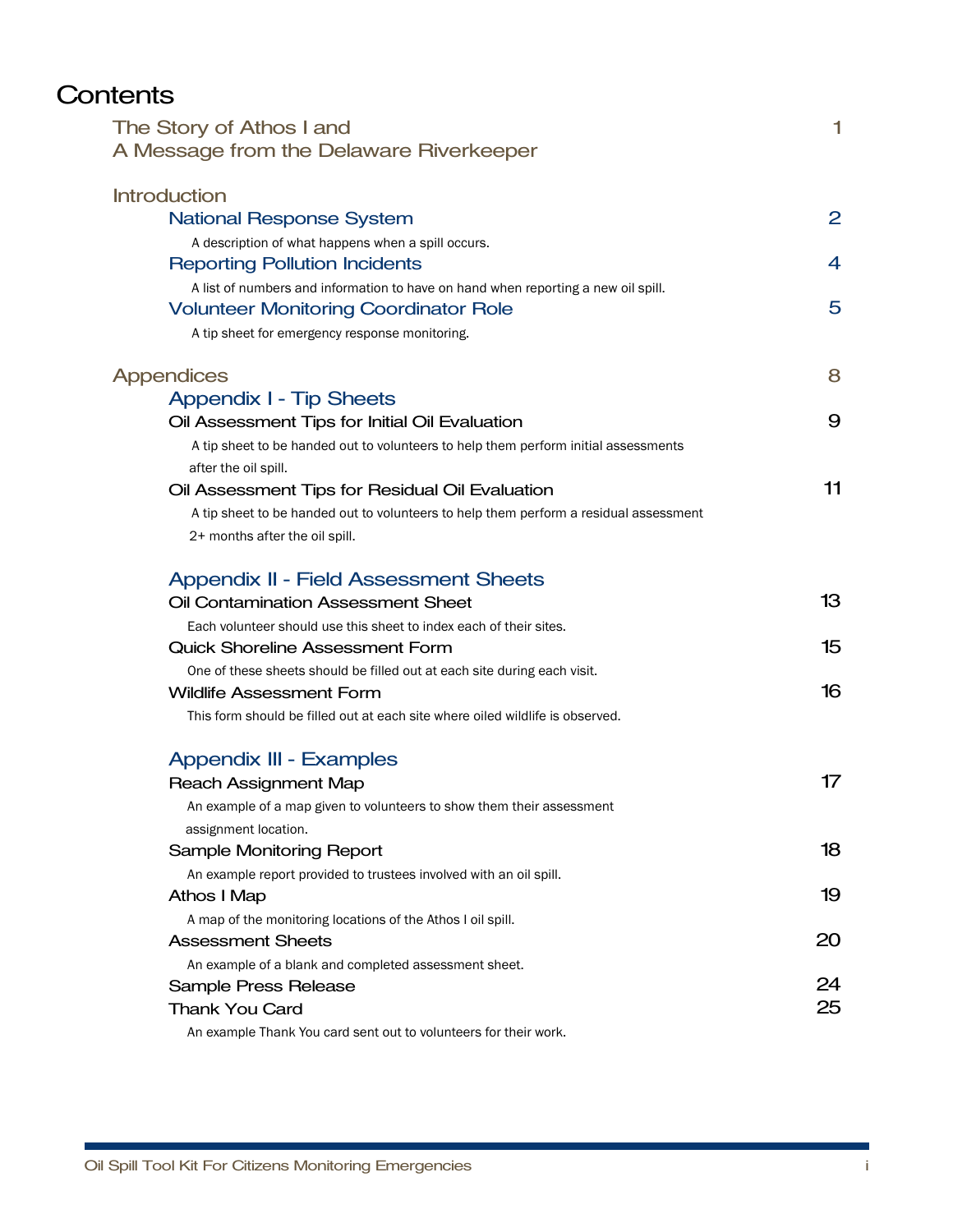# The Story of Athos I and A Message from the Delaware Riverkeeper

On the evening of November 26, 2004, the day after Thanksgiving, the Delaware River was in the midst of suffering its worst oil assault in decades. Venezuelan crude oil, among the heaviest of oils, was spewing into the River from the Athos I, a Greek tanker. As much as 473,000 gallons of oil may have spilled into the river. It began as the oil tanker was maneuvering to come into the dock in Paulsboro, New Jersey. The tanker hit a combination of objects including a 15-foot pump casing, a concrete block and a 7-foot long anchor resting on the bottom of the river. Two gashes ripped open the hull of the tanker. The first being approximately 5-foot by 9 inches and the second approximately 2-foot by 1-foot. Crude oil began spilling out of the breached hull, quickly covering the river. Soon the birds, wildlife and important river and wetland habitats were coated and contaminated by the thick oil.

Although agencies and hired cleanup personnel moved quickly to address the spill, damage was already done. The oil was spreading each day covering more of the river, flowing into and contaminating tributary streams and their sensitive habitats. In addition to the smell of oil, an air of hurt and harm hung heavily over the riverside communities. Twenty, forty, sixty miles on its way down to the Bay and the ocean, it spread in the form of dense slugs of tar, small tarballs, sheen and oil.

Just two weeks from the time the tanker began dumping it's load, 119 miles of shoreline had been impacted by the spill. Of the over 1,000 birds expected to be harmed by the spill, only 190 had been captured alive. By the time the cleanup response was over, the Athos I had exposed it's toxic pollutant to 115 miles of river, 280 miles of shoreline, over 16,000 birds, as well as the river's fish, shellfish, wildlife and many of it's important habitats.

Without the aid of the volunteers and the dedicated citizens concerned about the health of their river, environment and community, the damage would have been worse. More than 100 volunteers helped gather information on the environmental harm being inflicted on the river and its ecosystems as a result of the Athos I oil spill. These volunteers helped determine the areas in immediate need of protective measures, such as booms. They also identified areas where protective measures were failing and required repair. And they located and reported injured wildlife in need of care. Data provided by the volunteers was used by NJDEP professionals to enhance their assessments of what was happening on the ground and to support future enforcement efforts, including cleanup cost recovery and providing for environmental restoration of the river.

When a catastrophic spill happens, citizens have a critical role to play in the response. Citizens banding together and donating their time can dramatically complement, stretch and magnify the resource constraints that our government agencies face. The citizens' singular commitment to protecting their environment and community make them irreplaceable to the process. They have a source of knowledge and information that cannot be duplicated by others who may be distracted by issues of lawyers, liability and limited resources.

You, our citizen monitors, have an important role to play if your community and river is hit with a catastrophe. It is our hope that this manual will help provide the tools and information you can use to strengthen the success of your response.

Sincerely,

Maya K. van Rossum, the Delaware Riverkeeper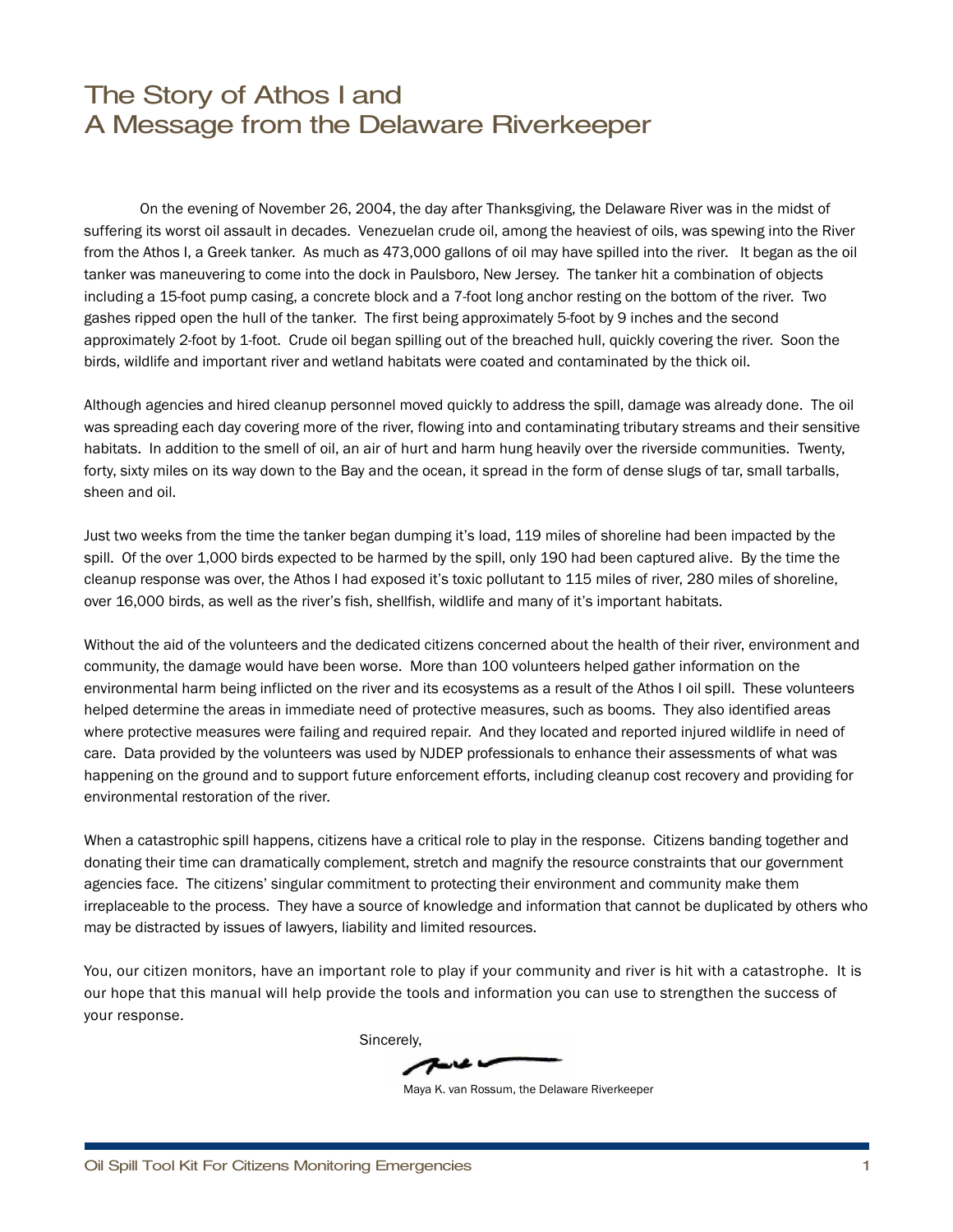# **Introduction**

Inspired by our efforts to engage and support citizen action in response to the Athos I oil spill on the Delaware River, this tool kit was assembled by the New Jersey Watershed Watch Network and the Delaware Riverkeeper Network as a way to help local watershed groups effectively respond to future oil spills that may threaten the health of their waterway, community and environment.

When a catastrophic spill happens, there is a defined role for citizen monitors to play in the response and documentation of the spill. Having trained citizen monitors on the ground when a devastating spill occurs can have a huge impact. An army of trained volunteers can help identify when and where protective measures and/or cleanup are needed. They can also monitor and document the progress of cleanup efforts from the onset to the weeks and months that follow. Information provided by trained volunteers will not only enhance the success of the cleanup response, but can provide an independent, more objective source of information for the public, the press and concerned politicians.

This tool kit is intended to provide ideas and a starting point for your own volunteer response effort. It is not the be all and end all but simply a place to start. Every area and every incident is different. It will be important that you remain committed to learning from your experiences and to adjusting your program as the incident and the regional specifics demand.

## The National Response System

*(excerpt from US Environmental Protection Agency website)*

When a release or spill occurs, the company responsible for the release, its response contractors, the local fire/ police departments, and the local emergency response personnel provide the first line of defense. They assess and determine if the spill needs greater response from a higher authority. A variety of state agencies stand ready to support, assist, or take over response operations if an incident is beyond local capabilities.

**Citizen groups and monitors are a vital piece of the puzzle and provide a first line of defense for the local stream. Do not assume that all the bases are covered in an emergency situation. In most cases, if you plan ahead, the agencies and the command center in charge of the emergency will appreciate the extra eyes and assistance.**

## Who Plans For and Responds to These Emergencies?

Responding to environmental emergencies is complex. Responsibilities are often spread across the federal, state and local sectors, depending on the size and type of emergency. Frequently, the environmental, emergency management, public safety, and public health agencies of all three levels of government are involved. Industry also has a role to play in preparing for and responding to these emergencies.

The **National Response Center (NRC)** serves as the sole national point of contact for reporting all oil, chemical, radiological, biological and etiological discharges into the environment anywhere in the United States and its territories. In addition to gathering and distributing spill data for Federal On-Scene Coordinators and serving as the communications and operations center for the **National Response Team**, the NRC maintains agreements with a variety of federal entities to make additional notifications regarding incidents meeting established trigger criteria.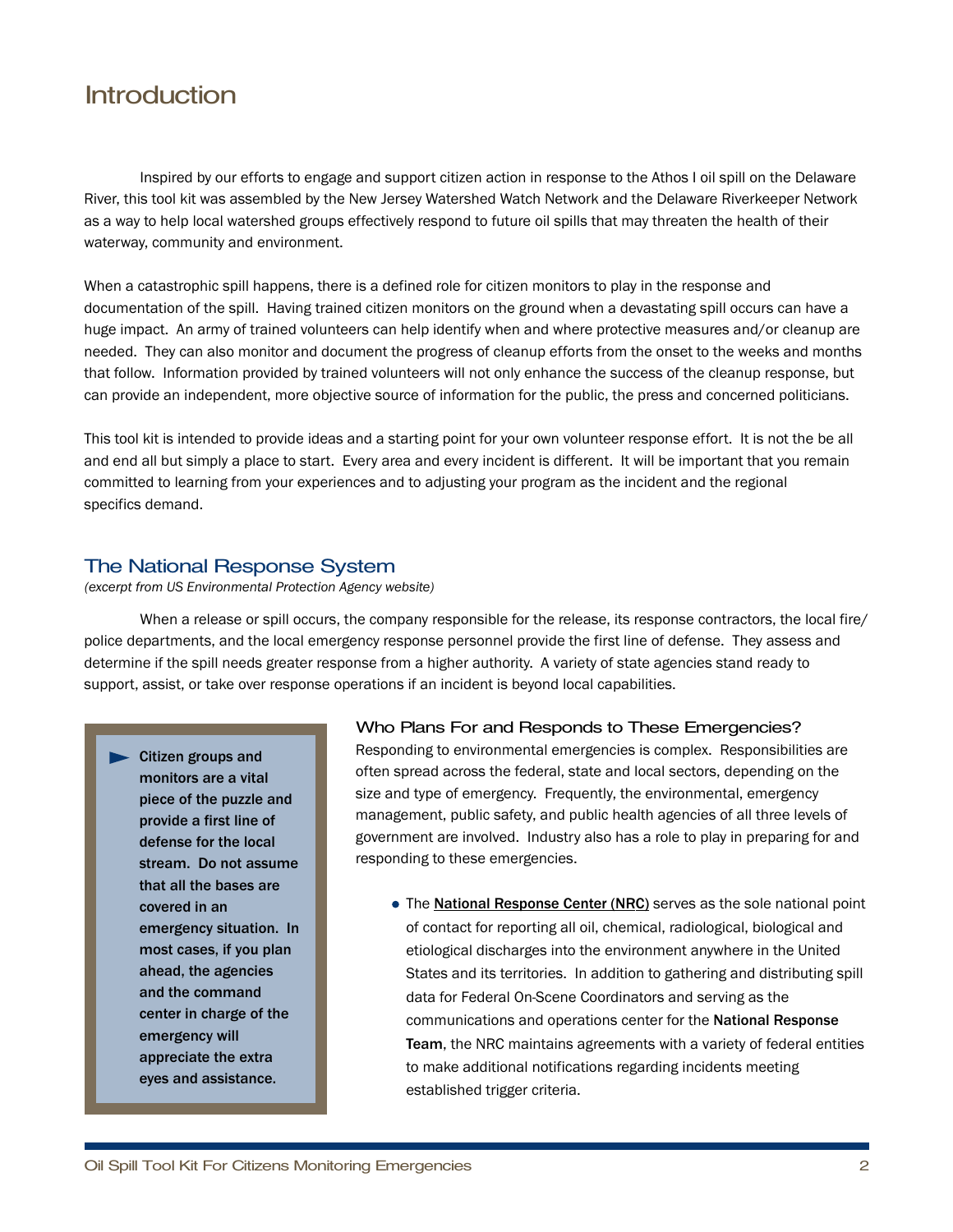- The **U.S. National Response Team (NRT)** is made up of 15 federal agencies with responsibilities for preparing for, or responding to, major oil or hazardous chemical emergencies. The NRT is primarily a national planning, policy and coordinating body and does not respond directly to incidents.
- **Thirteen Regional Response Teams (RRTs)** located around the nation whose responsibilities include:
	- exchange information about their abilities to respond to on-scene coordinators' (OSCs) requests for assistance;
	- develop Regional Contingency Plans to ensure that the roles of federal and state agencies during an actual incident are clear;
	- conduct training to test the abilities of federal, state and local agencies to coordinate their emergency response activities; and
	- identify available resources from each federal agency and state within their regions.

**Be sure to ask to review your** *Regional and Area Contingency Plans* **and** *Emergency Response Plans***. Offer to be a part of the process. Your local knowledge may help make these plans more thorough and protective. To view an example of an** *Area Response Plan***, visit www.savebuzzardsbay.org/bayinfo/bbgrp.htm**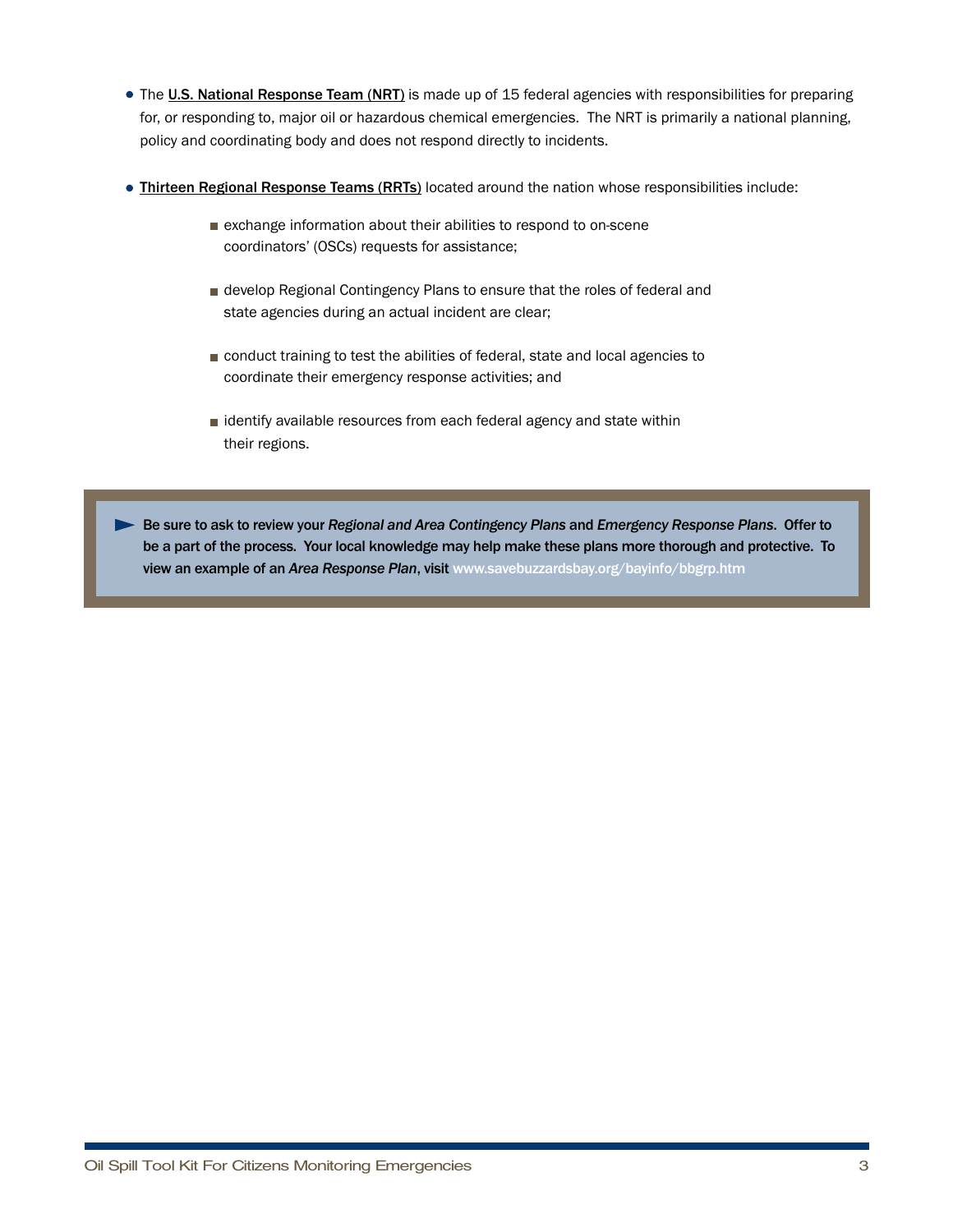## Reporting Pollution Incidents

If you are witness to an oil spill be sure to report it. Don't assume someone else has already undertaken that important job. You may be the first one to see the problem, so take the time to report it.

Important numbers to contact include:

- **For coastal waters/Great Lake spills** contact the federal government's centralized reporting center, National Response Center at (800) 424-8802
- **For inland spills** contact your EPA Regional Office. You can find contact information for your regional office at www.epa.gov/epahome/locate2.htm
- **For injured wildlife** contact the National Wildlife Refuge at (877) 396-NWRA or the National Response Center at (800) 424-8802 to find your area's injured wildlife contact.
- Call your State agency in-charge of environmental protection.

When reporting a pollution incident, be ready with as much of the following information as possible:

- **Your contact information**
- **Name and address of responsible party**
- **Exact location of the incident (use cross roads and landmarks)**
- **Date and time of the incident**
- **Source and cause of the oil release**
- **Type of oil released**
- **Any dangers or threats**
- **Any injuries**
- **Weather conditions at site**
- **Any other information that may be important for them to know**
- **Also, let them know if you are with an environmental group and that the group has been alerted.**
- **Be sure to take photos and include the data watermark on the photos.**

**Request that you be notified of any response action taken and request a follow-up call from the contact put in charge of the spill. If you do not receive a follow-up call, then call them back at an appropriate time and ask for information about the response.**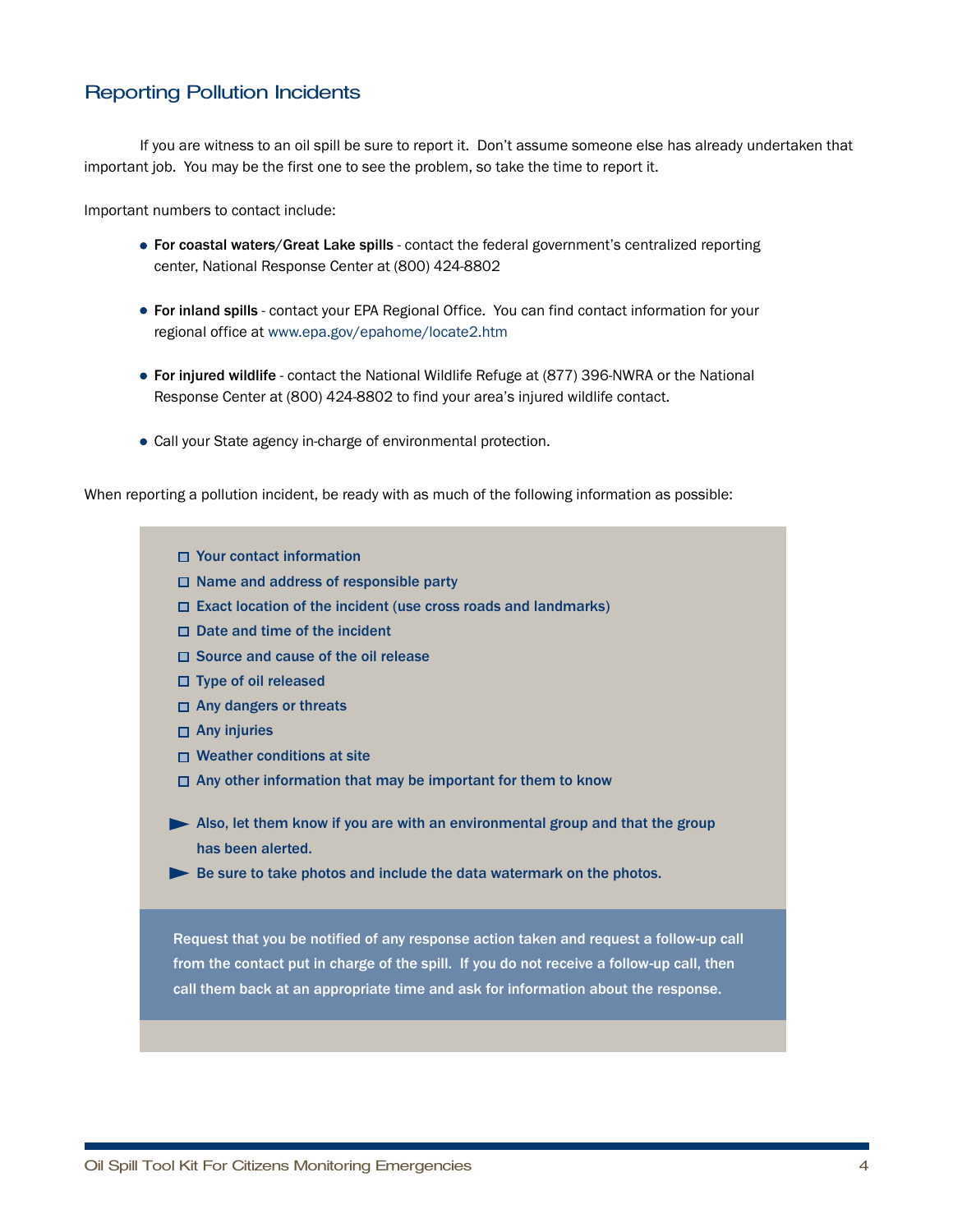## Volunteer Monitoring Coordinator Role

Tips for Emergency Response Monitoring

The Volunteer Monitoring Coordinator often serves as the organization's "Command Center" during an emergency. Coordinators ensure that urgent pollution information in the field is transmitted to the proper agency and cleanup crews, they create a record of information for long term data use and reporting, and they make sure the organization's hierarchy and spokespersons are kept fully informed of their progress. This list will help you prepare ahead of time and help things run more smoothly during an emergency.

## Calling All Volunteers

Send out emails and electronic "Action Alerts" to call your volunteers in for duty. Give them all the facts that you know at that time. Let them know how you will be working with the authorities. Give them a direct line to contact you at any time.

## Volunteer Training

Recruit and train citizen monitors throughout your watershed so they can mobilize when an emergency happens before an emergency happens. During training, stress to the volunteers *safety first*. For example, make sure volunteers know that they should work in pairs; that they must never attempt to take samples or touch the substances that they are observing (they should be conducting visual assessments only); that they must never put themselves in dangerous or even questionable situations; and that trespassing for purposes of making observations is never okay. Assign multiple volunteers to particular regions or stretches of river in advance to ease coverage problems when a spill does occur (you may need your volunteers during the weeks and sometimes months after the spill). Have maps ready, or pre-assigned to volunteers, to save time.

#### Standardized Protocols

The volunteers should use standardized observations, which helps with reporting as well as data quality concerns. Use template datasheets and protocols, and make them accessible to the volunteers. Make sure volunteers have proper equipment and supplies and, if necessary, organize an equipment drop-off point. Photos and visual assessments are essential. Get in contact with your local, state and federal contacts in advance. Ask them if they have a protocol they use in the field that you could review. Standardizing your protocol's definitions and procedures with theirs will help to insure that the information your program collects is of use and/or value to the agencies to which you will be providing it. Be sure your data is also useful to your spokespeople.

## Get in the Know

Many agencies have emergency reporting mechanisms to distribute information to water suppliers and the public. If your organization is on that list, you will be notified when a large spill happens. Advocate to get agencies to include your group in these correspondences and get your efforts into Emergency Response Plans. Meet with officials and show them the resources you can offer when a spill impacts your river and let them know you plan to mobilize as part of the public process. Create an agency contact list of key personnel and call them occasionally to build a relationship.

## Get the Word Out

Creating a mechanism to get information to your volunteers will help you mobilize the group quickly. Phone trees, email distribution lists of trained volunteers and members, or a bulletin board on your website are ways your messages can get out. You can use these same tools to provide protocols in a timely fashion. *Google Documents* and *Google Earth* are some great, free online tools that are available to anyone.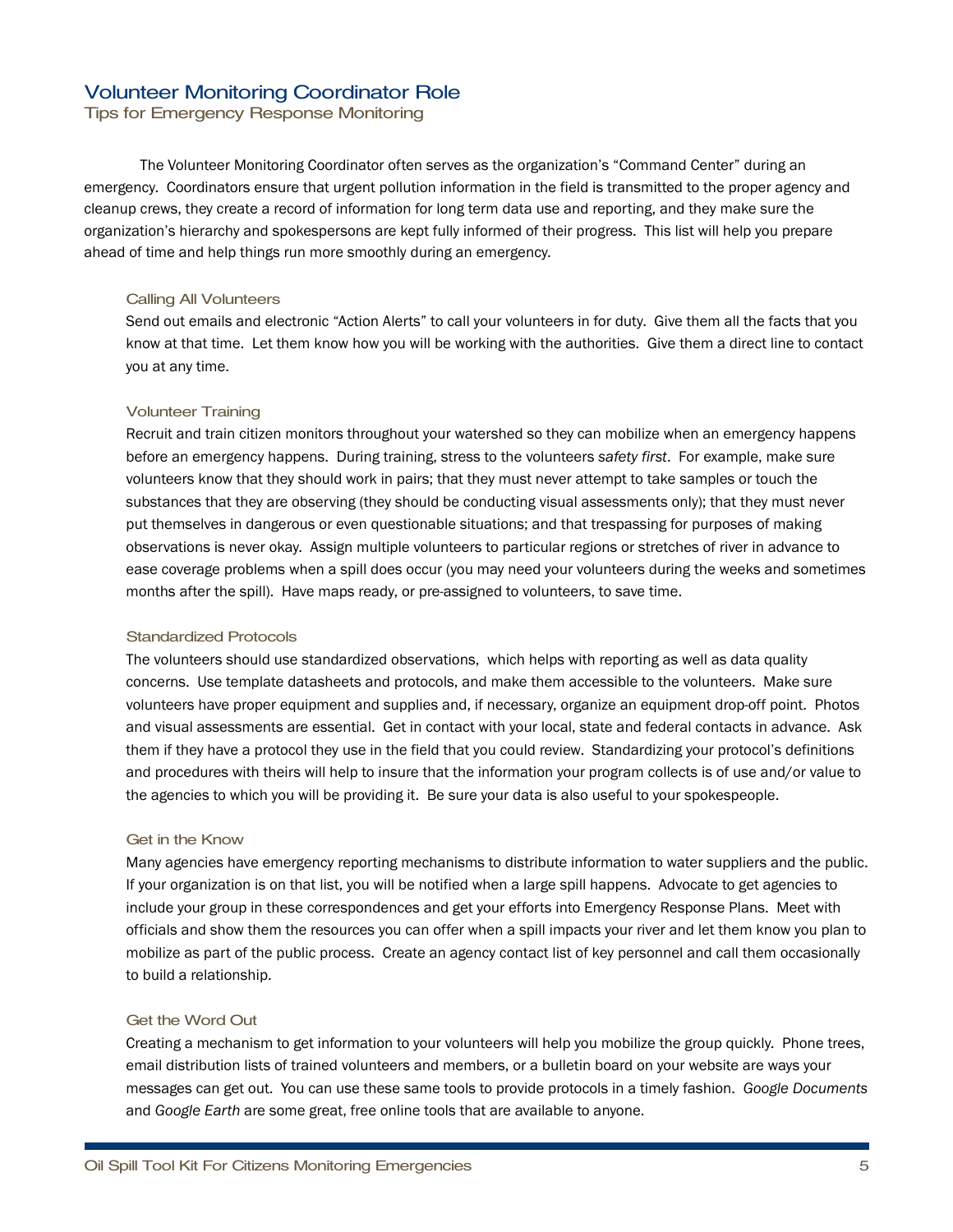## Stay Connected

Provide a cell phone number where you or another organization representative can be reached at all times. This is essential for getting information from the volunteers to the cleanup crews when urgent needs are identified in the field. Remind volunteers to save important numbers in their cell phone. Get the Coast Guard Command Center phone and fax numbers so, as the Coordinator, you can communicate urgent matters in the field to the responding cleanup crews and agencies. The Command Center may request that this number may not be distributed to volunteers as agencies usually prefer having one point person from the organization making these calls and faxes. If booms are malfunctioning, oiled wildlife is observed, oiling in unprotected areas is witnessed, or other issues of concern are identified, calls to address these circumstances should be made immediately to the Command Center numbers you have been provided.

#### Use the Press

During catastrophes, the press will be looking for important information and this will be the time for your organization to shine by speaking about your river. Prepare and distribute a press release to share your observations. Capitalize on this opportunity to share what long-term measures are needed to make sure disasters are not repeated. In many cases, the Coast Guard or other lead entity will be making regular briefings and/or press conferences regarding the spill. Be sure to attend and participate in these briefings. And remember, you have on the ground volunteers with information, observations and a perspective that is different than that of the agency officials and the responsible party. It is important that the press and the public hear from you.

#### Call for Public Meetings

It is important that the citizens in the impacted areas are informed on the progress of the cleanup and be kept up-to-date. The responsible party and agencies should hold public meetings. Use your voice and the voices of other concerned groups and citizens to call for those meetings. Calling for public meetings is an important role that politicians can play in the process and one that they should be very comfortable playing.

#### Add Newcomers

Citizens will likely be inspired by the spill and reach out to help. Get them involved! These folks may have local knowledge of the region impacted and work with your core group of trained volunteers to collect important information. You can also develop a new, long-term environmental advocate for your river.

#### Long-Term Follow-Up

Immediately call for a Natural Resource Damage Assessment (NRDA) to be conducted, or other penalties and fines to be charged to the polluter. It is critical that the assessment process begin immediately and continue throughout the response. If data is not collected from minute one then the evidence necessary to successfully pursue a NRDA claim will be lost. Your data and photo-documentation will be important pieces to include in these investigations. Stay in the process to make sure that the polluter is held accountable and ASK QUESTIONS along the way.

#### Containment and Recovery

If oil or another substance is on the water, focus on insuring that all efforts are being employed to first **contain**, and then **recover** the pollutant. If booms are not protecting sensitive areas such as wetlands, tributary streams, and coves, then report that the boom(s) need to be installed. Make sure that tides are considered with boom placement.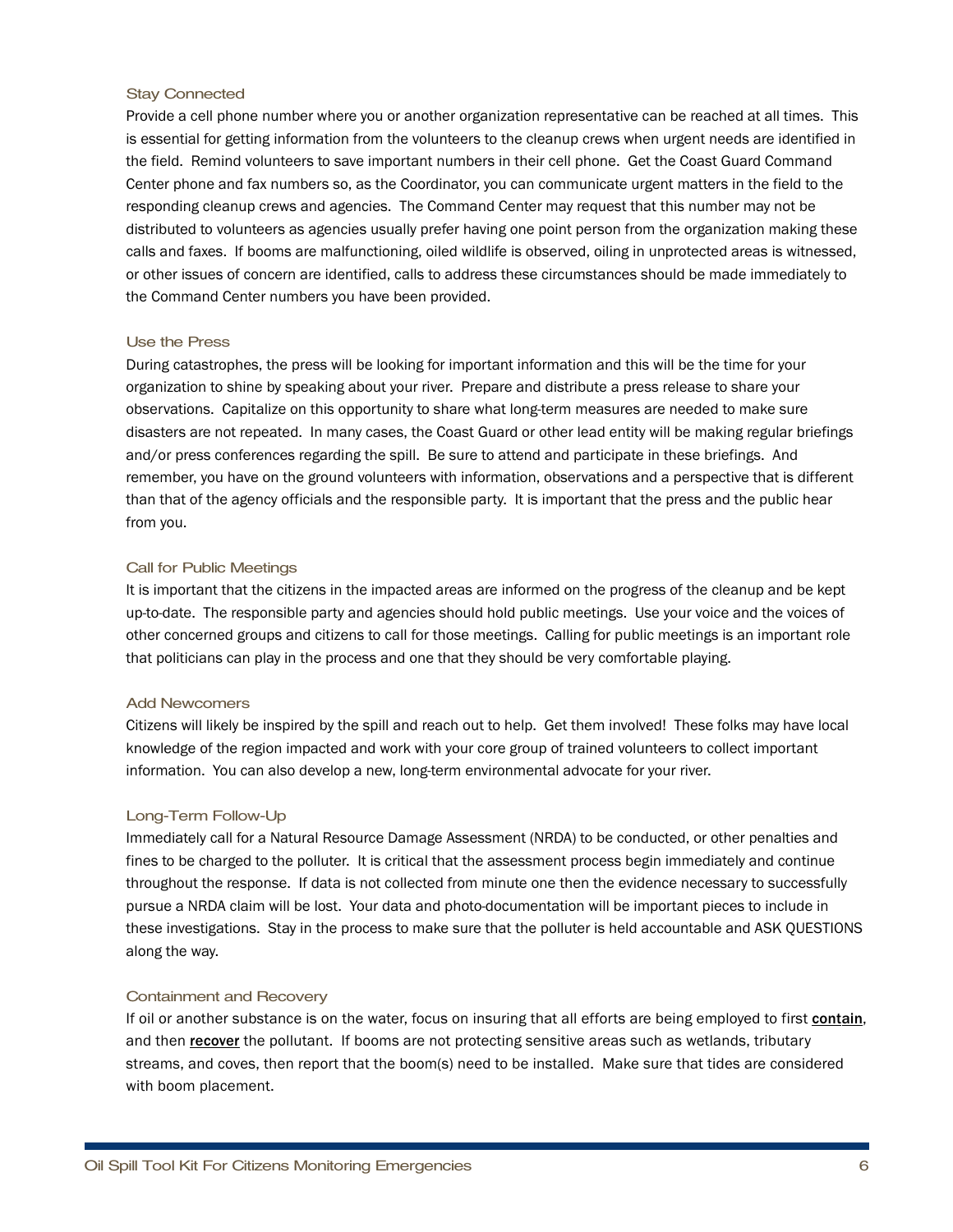## Review Emergency Response Plans

Something you can do before a spill ever happens is to make sure that your region's Emergency Response Plan is adequate. Check to see that specific measures are outlined to ensure that sensitive areas are prioritized and that a plan on boom placement at different tide stages is available and mapped out for future reference. Work with agencies to incorporate your monitoring efforts into the response plan.

## Keep the Momentum Strong

Concern from the public will be high. Keep volunteers active, engaged, and involved and be sure to thank them for their work. This might also be a good time to call for legislation to better protect your river from certain harms, whether it is from singled-hulled tankers or for the need of escorts for vessels. Momentum will be strong, so use it to the advantage of your river. As time passes, involve newcomers in other learning and volunteer opportunities to help their river and invite them to join your watershed association.

## Thank Your Volunteers

Thank your volunteers for monitoring in any kind of weather, for driving from site to site, for filling out and faxing the many reporting forms and for calling the hotlines when they find injured wildlife or malfunctioning equipment. They provide valuable assistance in protecting our precious resources. Remember, you can't do it without them, or at least not as well, and make sure they know that.

## Report Out

Let your volunteers and others involved know what you documented. Documenting areas of concern and areas of no oiling is important. Letting those involved know what you did with their information is critical to any monitoring program. This information can also be used as a red flag to inform Natural Resource Damage Assessment Teams if this type of assessment is required.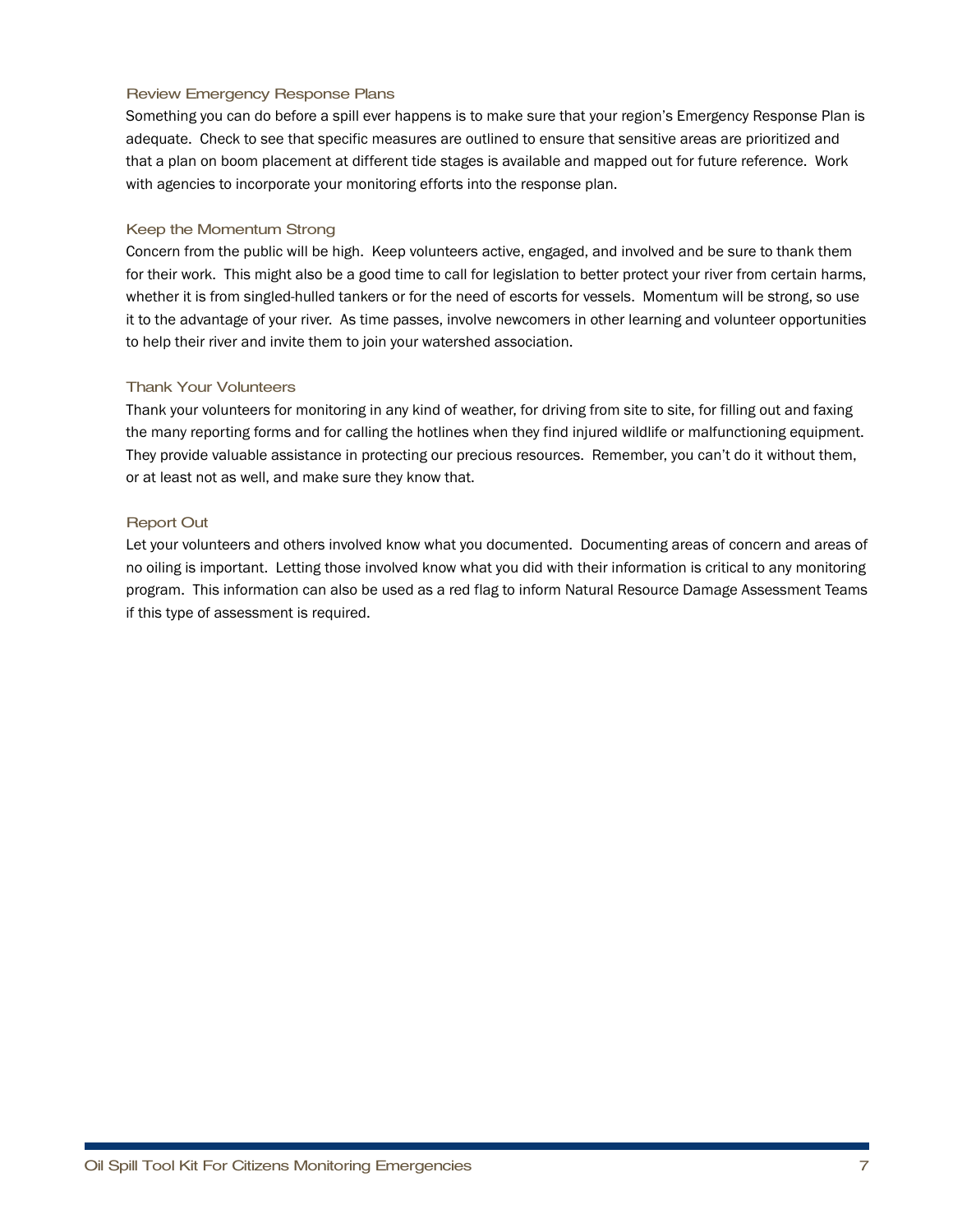

The oil spill protocols and datasheets that follow were used on the tidal Delaware River and it's tributary streams for the Athos I oil spill, as well as two other smaller spills that occurred after the Athos I. This protocol was also used during a smaller freshwater oil spill and worked well with some modifications. Please modify these datasheets for your own river and region. Areas in red can be modified for your organization.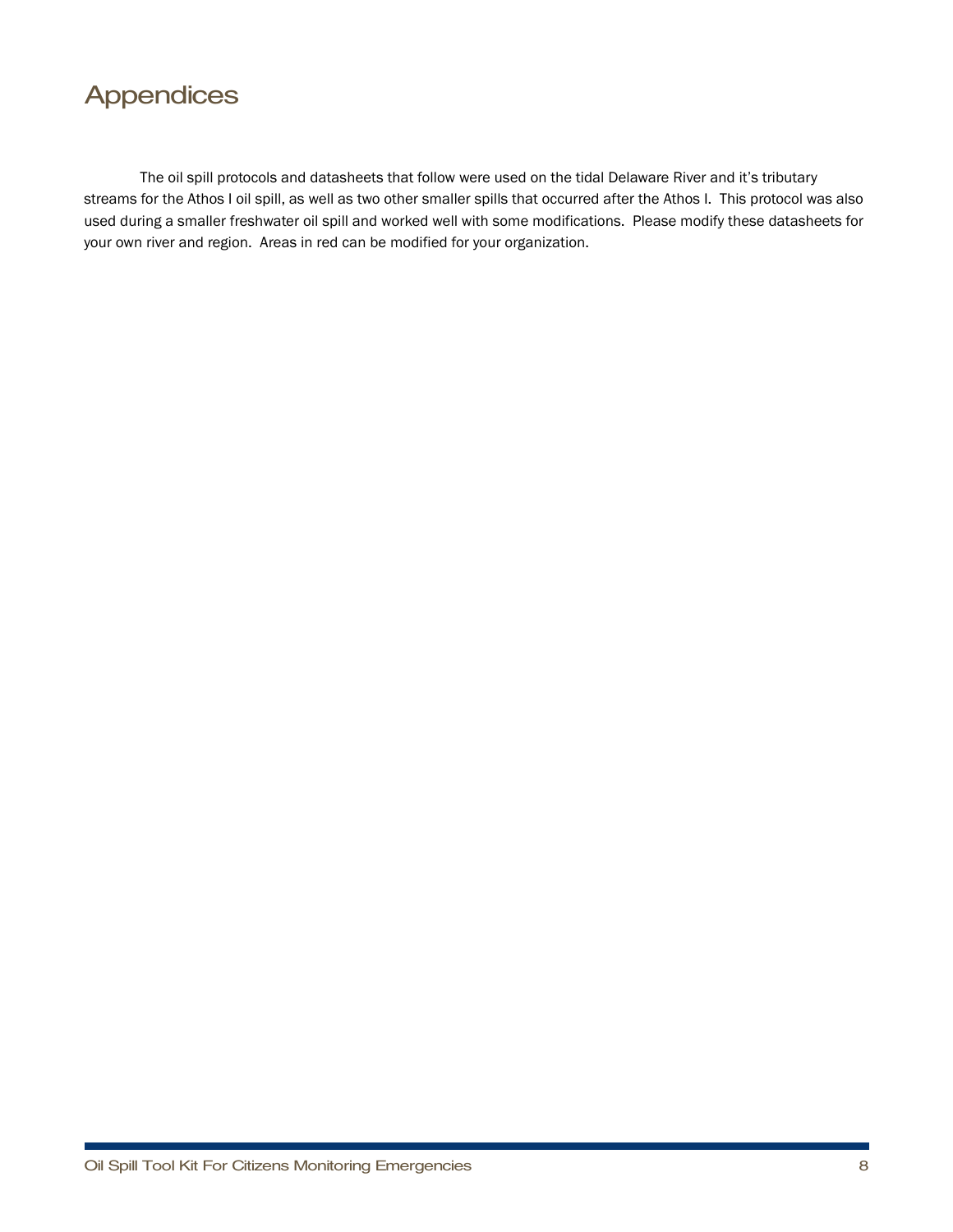Oil Assessment Tips for Initial Oil Evaluation

## Oil Spill & Wildlife Assessment

*Thank you for your help!*

Your goal is to assess a specific section of a waterbody to determine if it has been impacted by the oil spill as well as other areas of the waterbody and nearby ponds where oiled birds may take refuge and be in distress. You will do this by visiting public access points along the sections of the waterbody from which you can perform a visual assessment for oil and injured wildlife. If you do not find oil, you should note this information on the datasheet. Be aware that waterways look different at different stages of tide. **Try to visit your site after high tide and approaching low tide. By doing this, you may be able to observe oil stains along the high tide mark as well as oil that has accumulated on the bottom and will remain as the tide goes out.** (Heavy oil tends to sink in cold weather). You can obtain a tide schedule at www.saltwatertides.com

Before you head out to your stream, review the *Oil Spill Assessment Datasheet* and *Oil Spill Wildlife Assessment Form* and use an aerial map or other local map of your study area to identify locations where you can safely and legally access the stream. First, drive to the furthest downstream location to begin documenting the conditions on your waterway. Ideally, you will be able to begin monitoring at the mouth of your stream. Work upstream systematically, visiting each public access point until you reach the head of tide for your tributary. "Head of tide" is the point where a dam or other obstacle stops tidal exchange (e.g., Fairmount Dam in Philadelphia marks the head of tide on the Schuylkill River). Use the datasheet to assist you with documentation. **Document stations consecutively rather than skipping around.** This will better help with mapping the impacted area. **In addition, visit non-tidal areas and ponds upstream where injured waterfowl may congregate.**

Consider that in some cases, places that are not oiled at your initial visit could potentially be oiled in the future depending on weather and tides. Frequent visits to locations are encouraged if you have time to follow-up after your initial visit, particularly if you are in an area that has been oiled or where birds or other wildlife gather. **As cleanup efforts diminish, animals may return and become oiled.**

If possible, include a copy of a map marked with your public access points with your datasheet and send to our office as soon as possible. Photos and video are also appreciated and encouraged. Be sure to make a copy of your datasheet for your records and/or future follow-up monitoring. If you have any questions about monitoring, contact your coordinator, name, at (XXX) XXX-XXXX.

## What You Should Take Into the Field

- · A partner sample in pairs
- · Clipboard and pencils
- · Several copies of the datasheet & this protocol
- · Camera/video camera
- · Binoculars
- · ADC map or other local map
- · Cell phone

## Tips to Help You Collect

Effective Data to Help the River Make initial observations from a safe distance. Remember, your safety and welfare take precedence over data collection. Please, when collecting your information:

- · Do not trespass
- · Do not touch anything covered in oil. Oil is toxic and can cause health hazards.
- · If strong odors from the oil are present, do not linger in the area for a long period of time.
- · Avoid low-lying areas where vapors may concentrate.
- · **Do not put yourself in harm's way.**

#### To Report Injured Wildlife:

If you find injured wildlife, call the wildlife hotline at (call the National Wildlife Refuge at (877) 396-NWRA or the National Response Center at (800) 424- 8802 to find your area's hotline #) for assistance and instruction on how to proceed. **Do not approach wildlife yourself.** Note number of birds oiled, degree of oiling, and status of birds on the Oil Spill Wildlife Assessment Form. **Be sure to visit favorite waterfowl spots not in the immediate impact or tidal zone.** Injured birds have been found miles from the spill & your vigilance can help detect these birds that may otherwise go unnoticed.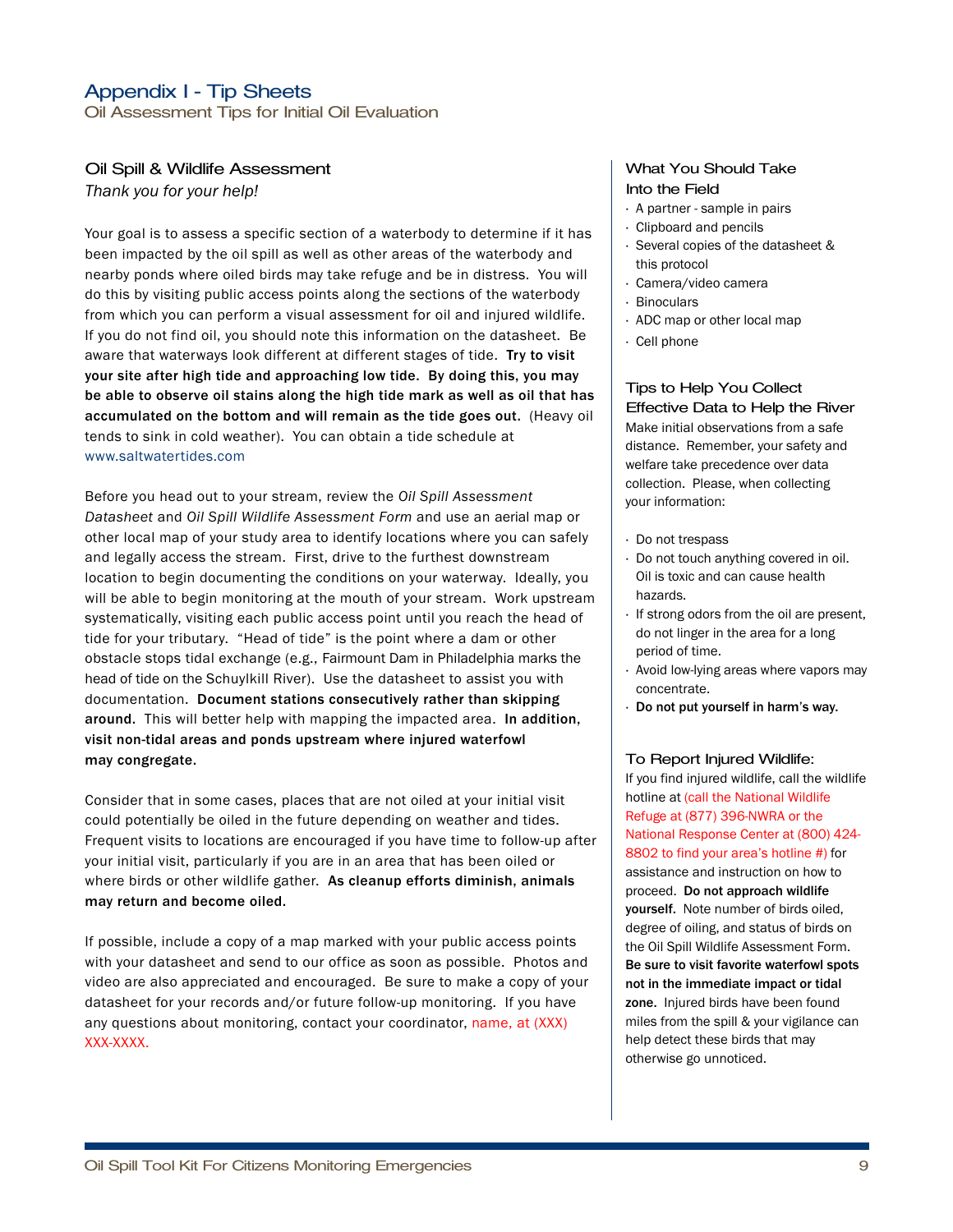Oil Assessment Tips for Initial Oil Evaluation

## Oil Spill Containment

Booms are the first line of defense against oil spills. Two types of booms are used: **containment booms** are made of a durable plastic material (usually orange or yellow) that also has air or foam at its top to help the boom stay afloat; and buoyant **sorbent booms** (usually white) soak up the oil from the waters surface. Both booms work together to contain and absorb the oil.

Booms may be placed at the mouths of tributaries to prevent oil from entering the waterways. These booms must be securely anchored, properly maintained, and functioning. Please note if booms are sagging and water is flowing over them. Also note if booms are saturated with oil and need replacement. **Contact your coordinator at (XXX) XXX-XXXX to report any malfunctioning or absent booms.**



*Sorbent boom at spill site.*

## TIP

To identify oiled birds, look for birds that:

- · Appear wet with no beading on the feathers.
- · Exhibit excessive preening and dunking
- · Look and act different than similar birds
- · Display spots of oil
- · Are less buoyant than other birds (sit lower in the water)
- · Hide on the shore in vegetation

Do not feel limited by the datasheets. Feel free to include a memo with your contact information and any other details pertaining to the cleanup and long-term impacts of the spill.

## Oil Observations

Oil products can produce a sheen that can appear silver/gray, rainbow or metallic. Natural plant oils can also create a sheen, but when disturbed plant oil sheen will break into fragments. Brown oils appear brown and black oils appear black.











## Wildlife Observations

Oil, through simple physical contact, inhalation, ingestion and absorption, is harmful to wildlife. Feathers and fur can become contaminated. Oiling disrupts the interlocking structure of a bird's feathers, destroying the waterproofing and insulating properties of its plumage. In addition to becoming chilled, oiled birds may be unable to fly or remain afloat on the water. Vital organ systems, including the lungs and air sacs, kidneys, liver, heart, blood and gastrointestinal tract can be damaged. Direct contact with oil components can result in chemical burns and the absorption of toxic chemicals through the skin. More information about oil's effect on wildlife can be found at www.tristatebird.org

Be sure to take a bird book with you in the field to help you identify birds correctly and prevent you from mistaking natural markings for oil. Immature birds of some species have markings that may appear to be oil. Immature gulls are a good example. Also, note the bird's behavior. Observe the bird for several minutes to see if it exhibits symptoms of oiling. **Do not include birds in your count if you cannot determine if they are oiled or healthy.**

## To Report Injured Wildlife

If you find injured wildlife, call the wildlife hotline at (call the National Wildlife Refuge at (877) 396-NWRA or the National Response Center at (800) 424-8802 to find your area's hotline #) for assistance and instruction on how to proceed. **Do not approach wildlife yourself.** Note number of birds oiled, degree of oiling, and status of birds on the Oil Spill Wildlife Assessment Form. **Be sure to visit favorite waterfowl spots not in the immediate impact or tidal zone.** Injured birds have been found miles from the spill & your vigilance can help detect these birds that may otherwise go unnoticed.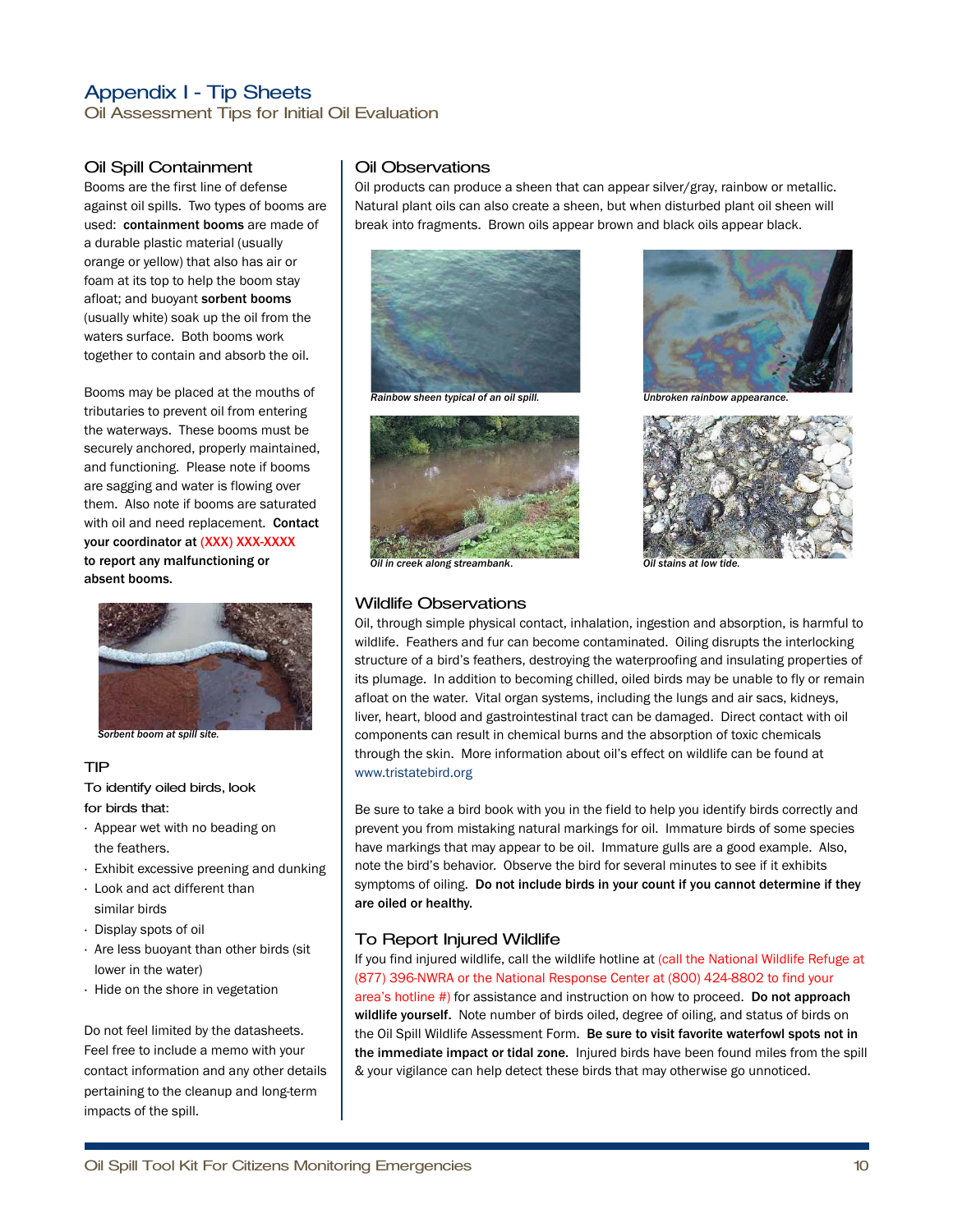Oil Assessment Tips for Residual Oil Evaluation

#### Residual Oil Spill Assessment

*Thank you for your help!*

Your goal is to help assess the extent of the recent oil spill by monitoring both the tidal and non-tidal sections of a specific tributary and also by recording the impacts to wildlife. You will be visiting public access points along the sections of the tributary from which you can perform a visual assessment for oil as well as for injured wildlife. If you can safely walk the shoreline for a closer inspection please do so.

You will complete **one** *Oil Spill Assessment Summary* for all sites visited as well as a *Quick Oil Spill Site Assessment* for each station monitored. **If you do not find oil, please note this information on the datasheet.**

**Visit your site as often as possible.** Be aware that tide stages may alter your waterway's appearance. Try to visit your site at different tide stages. By visiting your site as the tide is coming in you may also observe oil coming in with the tide. After high tide and approaching low tide, you may see oil stains along the high tide mark as well as oil that has sunk to the river bottom (heavy oils can sink and contaminate riverbeds). A tide schedule can be found at www.saltwatertides.com

Before you head out to your stream, review your datasheets: *Oil Spill Assessment Summary; Quick Oil Spill Site Assessment;* and *Oil Spill Wildlife Assessment*. Study a local map to select observation points along your waterway where you can safely and legally access the stream. First, proceed to the furthest downstream location to begin documenting conditions. Ideally, you will be able to begin monitoring at the mouth of your stream (where the stream meets a larger river or waterbody). Work upstream systematically, visiting each public access point until you reach the head of tide for your tributary. "Head of tide" is that point where a dam or other obstacle stops tidal exchange (e.g., Fairmount Dam in Philadelphia marks the head of tide on the Schuylkill River). By documenting stations consecutively, you can better help with mapping of the impacted area. **You should also visit non-tidal areas and ponds upstream of the head of tide to document wildlife observations, particularly if you are aware of areas where injured waterfowl may congregate.**

Consider that in some cases, places that are not oiled at your initial visit could potentially be oiled in the future, depending on weather and tides. Frequent visits to locations are encouraged (ideally once a week). **As cleanup efforts diminish and migration occurs, animals may return to polluted areas and become oiled.**

After you complete your observations, submit your datasheet and send to your coordinator's office as soon as possible. Include a copy of a map marked with your public access points. Photos and video are appreciated and encouraged. Be sure to make a copy of your datasheet for your own records and follow-up monitoring. If you have any questions about monitoring, contact your coordinator, name, at (XXX) XXX-XXXX and address.

## What You Should Take Into the Field

- · A partner sample in pairs
- · Clipboard and pencils
- · This monitoring protocol
- · One *Oil Spill Assessment Summary*
- · Several copies of the *Quick Oil Spill Site Assessment*
- · Several copies of the *Oil Spill Wildlife Assessment*
- · Camera/video camera
- · Binoculars
- · Bird book
- · Local map
- · Cell phone

#### Safety Tips

## **Your safety and welfare take precedence over data collection.** Please, when collecting your information:

- · Do not trespass
- · Do not touch anything covered in oil. Oil is toxic and can cause health hazards. Oil also stains clothing and equipment.
- · Avoid low-lying areas where vapors may concentrate.

#### Crude Oil Characteristics

(Insert characteristics of the oil type that has been spilled - an example is below) Heavy oils, such as the Venezuelan crude that spilled from the Athos I on the Delaware River, can sink and contaminate riverbeds. This sunken oil can smother aquatic habitat and result in repeated re-oiling of cleaned shorelines. Re-oiling has already been noted this summer as temperatures rise.

Some crude oils will mix with water forming an emulsion that often looks like chocolate pudding. This oil and water mixture is thicker and stickier than the original oil. Over time, the emulsion will break apart, due to wind and wave action, into smaller pieces referred to as tarballs. Tarballs can be very persistent in the marine environment and can travel hundreds of miles.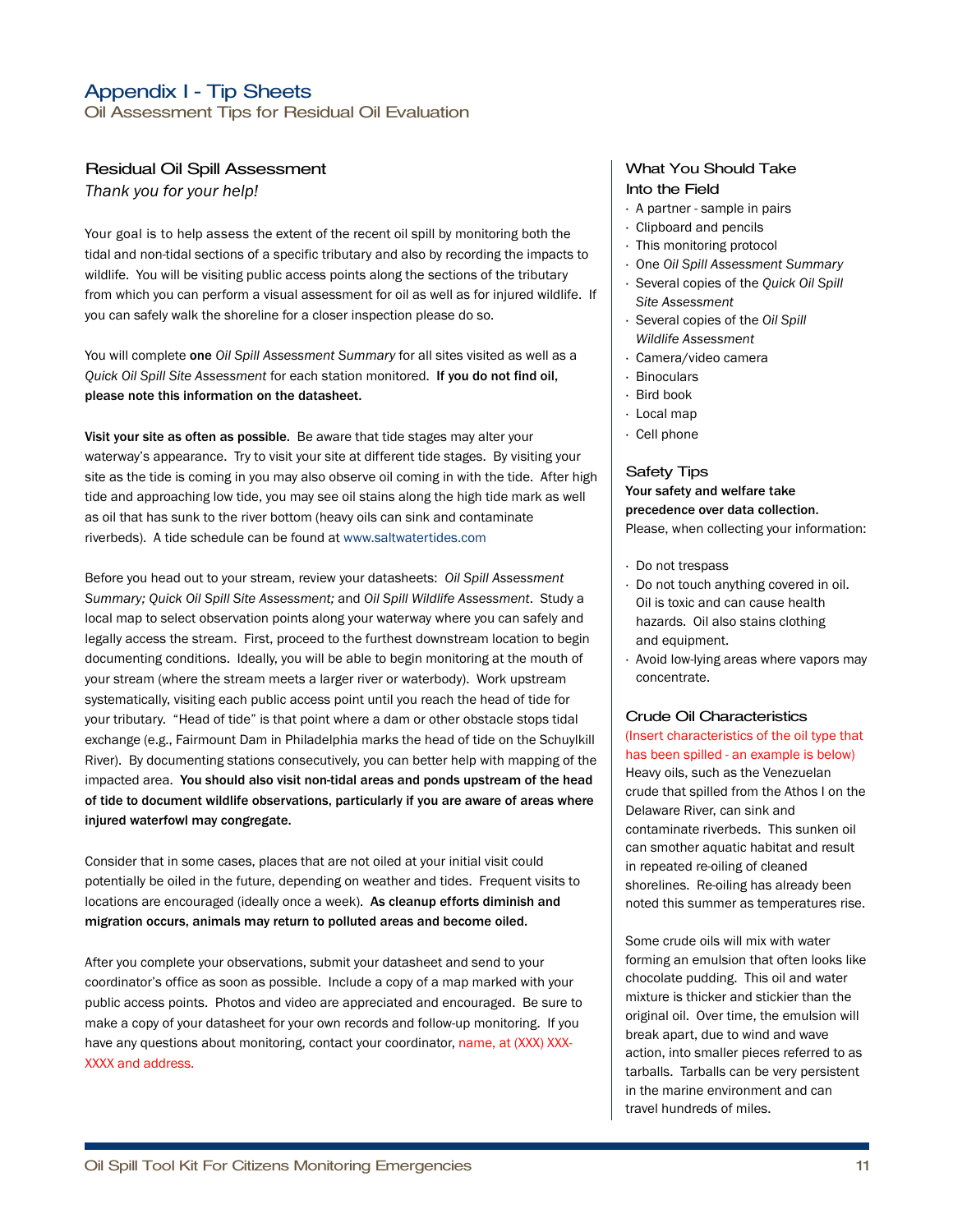Oil Assessment Tips for Residual Oil Evaluation

## Residual Oil Spill Assessment Tips

*Thank you for your continued help and vigilance!*

Your goal is to help assess **residual oiling** along shorelines and re-suspended oil in the water column from the spill. If you can safely walk the shoreline for a close inspection please do so. This residual oil is often noted when you pick up rocks, as seeping occurs.

**What is "seeping"?** Due to warm temperatures and the effect of the sun on shorelines, oil in pore spaces within the coarse grain pebble sediments becomes mobile. As it becomes liquid, it flows with the subsurface water out into the river. Once it reaches the river, if floats up to the surface as dark streaks or sheen. This sheen soon dissipates.

**What is "sheen"?** Oil products can produce a sheen that can appear silver/gray, rainbow or metallic. Natural plant oils can also create a sheen, but when disturbed plant oil sheen will break into fragments. Brown oils appear brown and black oils appear black.

**We ask that you document your monitoring by providing us with a memo that states at a minimum:**

- · Your contact information with date of observations
- · Areas/shorelines surveyed
- · Exact location of oiled areas if observed (GPS would be very helpful if you have it, otherwise use landmarks as much as possible. This is helpful as in the first few months after the spill cleanup crews may ask you to accompany them to the location.)
- · Photos of oiled areas with a ruler or object inserted to scale the photo
- · Note vegetation that has died back or appears to be negatively impacted by oiling (use your knowledge of past oiling reports).

**Visit your site at different tide stages.** Be aware that tide stages may alter your waterway's appearance. Try to visit your site at different tide stages, but if you can only get out once, try to visit at low tides so sediments are visible. This is the location where seepage will occur. A tide schedule can be found at www.saltwatertides.com

Before you head out to your stream, study a local map to select areas along your waterway where you can safely and legally access the stream. Any locations within the priority area - shoreline areas along the area of the spill as well as near the mouth of tributary streams - would be the areas where oiling is most likely to occur. However, checking upstream tributaries can also help document any oiling that may have traveled upstream, particularly if you have documented oiling upstream in the first few months after the spill.

NOTE: **As cleanup efforts have diminished, animals may have returned to polluted areas. Please report if you see any animals in areas where seepage is occurring or if you see any oiled birds.**

## What You Should Take Into the Field

- · A partner sample in pairs
- · Clipboard and pencils
- · Monitoring tips and blank paper
- · Camera/video camera
- · Binoculars
- · Bird book
- · Local map
- · Cell phone
- · Latex gloves (to safely pick up rocks)

#### Safety Tips

## **Your safety and welfare take precedence over data collection.** Please, when collecting your information:

- · Do not trespass
- · Do not touch anything covered in oil. Oil is toxic and can cause health hazards. Oil also stains clothing and equipment.

#### Crude Oil Characteristics

(Insert characteristics of the oil type that has been spilled - an example is below) Heavy oils, such as the Venezuelan crude, can sink and contaminate riverbeds. This sunken oil can smother aquatic habitat and result in repeated reoiling of cleaned shorelines.

Some crude oils will mix with water forming an emulsion that often looks like chocolate pudding. This oil and water mixture is thicker and stickier than the original oil. Over time, the emulsion will break apart, due to wind and wave action, into smaller pieces referred to as tarballs. Tarballs can be very persistent in the marine environment and can travel hundreds of miles.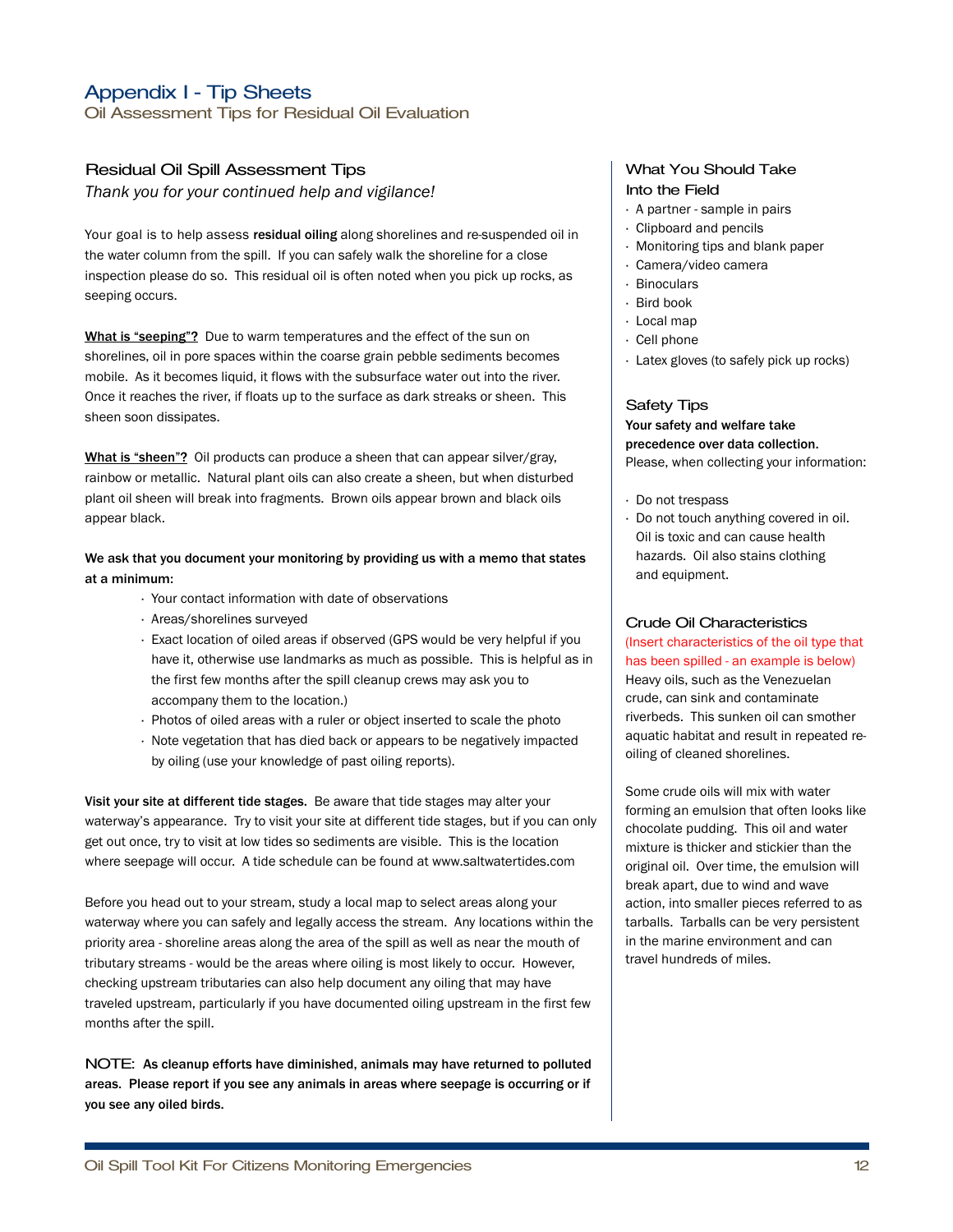Oil Contamination Assessment Sheet

## **OIL SPILL ASSESSMENT SUMMARY**

|                                                                                                                      | Reach Surveyed (list upper and lower limits): __________________________________                                                                                                            |
|----------------------------------------------------------------------------------------------------------------------|---------------------------------------------------------------------------------------------------------------------------------------------------------------------------------------------|
|                                                                                                                      | Percent Clouds: $\Box$ Fog; $\Box$ Rain; $\Box$ Snow                                                                                                                                        |
|                                                                                                                      | Wind Direction: $\Box$ N; $\Box$ NE; $\Box$ E; $\Box$ SE; $\Box$ Si; $\Box$ SW; $\Box$ W; $\Box$ NW; $\Box$ None (Note: a wind blowing from the west toward the east is called a west wind) |
| Tidal Stage: $\Box$ Outgoing; $\Box$ Incoming; $\Box$ Low/Slack; $\Box$ High (Refer to tide charts and water levels) |                                                                                                                                                                                             |
| Water Surface Conditions: $\square$ Calm; $\square$ Light Chop; $\square$ Heavy Chop; $\square$ Swells               |                                                                                                                                                                                             |

Please list stations from upstream to downstream or from downstream to upstream - do not skip around the watershed.

| Station<br>ID# | <b>Public Access Point</b><br>Location/Description | Oil<br>Impacts<br>Present? | <b>Photos</b><br>(Exposure #/ |             |   |   |   | Oil Impact Types Present<br>(check all categories observed at each public access point -<br>see key to the right for descriptions of categories) | <b>KEY - Oil Impact Types:</b> |                                                                                            |
|----------------|----------------------------------------------------|----------------------------|-------------------------------|-------------|---|---|---|--------------------------------------------------------------------------------------------------------------------------------------------------|--------------------------------|--------------------------------------------------------------------------------------------|
|                |                                                    | (Yes/No)                   | Vantage Point)                | $\mathbf 0$ | ❷ | ❸ | Ø | $\boldsymbol{\Theta}$                                                                                                                            | Other impacts noted            | <b>O</b> ribbon like-rainbow sheen on<br>water surface                                     |
|                |                                                    |                            |                               |             |   |   |   |                                                                                                                                                  |                                | <b>2</b> black oil on water surface<br>to oil stains on beach/vegetation                   |
| 2              |                                                    |                            |                               |             |   |   |   |                                                                                                                                                  |                                | <b>4</b> oiled wildlife (D if dead, A if alive)<br><b>O</b> hydrocarbon (oil) odor present |
| 3              |                                                    |                            |                               |             |   |   |   |                                                                                                                                                  |                                |                                                                                            |
| 4              |                                                    |                            |                               |             |   |   |   |                                                                                                                                                  |                                |                                                                                            |
| 5              |                                                    |                            |                               |             |   |   |   |                                                                                                                                                  |                                |                                                                                            |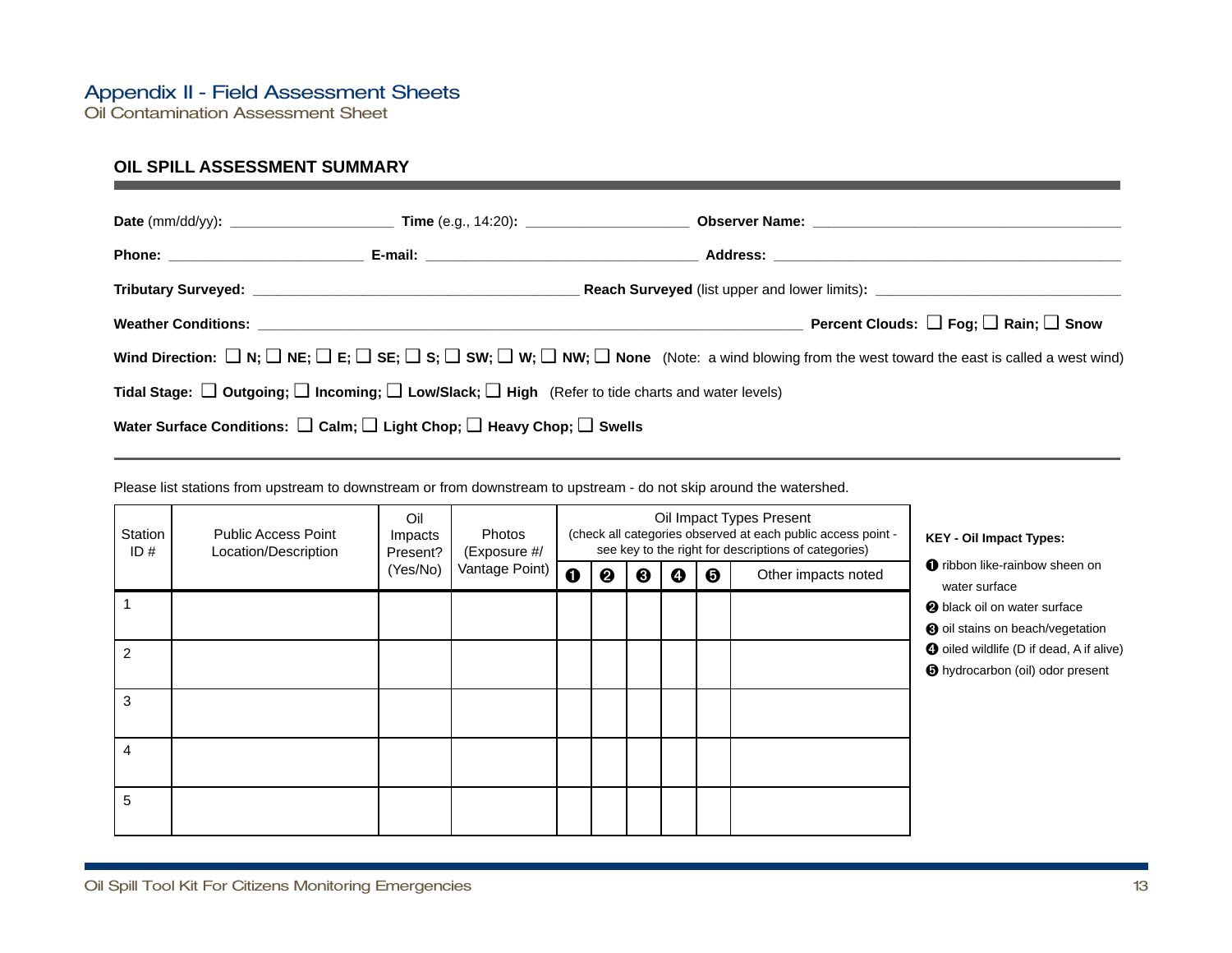## Appendix II - Field Assessment Sheets

Oil Contamination Assessment Sheet

## **OIL SPILL ASSESSMENT SUMMARY (cont.)**

| Station<br>ID# | <b>Public Access Point</b><br>Location/Description | Oil<br>Impacts<br>Present? | Photos<br>(Exposure #/ |             |   | <b>KEY - Oil Impact Types:</b> |   |                       |                     |                                                                                            |
|----------------|----------------------------------------------------|----------------------------|------------------------|-------------|---|--------------------------------|---|-----------------------|---------------------|--------------------------------------------------------------------------------------------|
|                |                                                    | (Yes/No)                   | Vantage Point)         | $\mathbf 0$ | ❷ | ❸                              | ❹ | $\boldsymbol{\Theta}$ | Other impacts noted | <b>O</b> ribbon like-rainbow sheen on<br>water surface                                     |
| 6              |                                                    |                            |                        |             |   |                                |   |                       |                     | <b>2</b> black oil on water surface<br>oil stains on beach/vegetation                      |
| $\overline{7}$ |                                                    |                            |                        |             |   |                                |   |                       |                     | <b>O</b> oiled wildlife (D if dead, A if alive)<br><b>O</b> hydrocarbon (oil) odor present |
| 8              |                                                    |                            |                        |             |   |                                |   |                       |                     |                                                                                            |
| 9              |                                                    |                            |                        |             |   |                                |   |                       |                     |                                                                                            |
| 10             |                                                    |                            |                        |             |   |                                |   |                       |                     |                                                                                            |

| Approximate size/extent of oiled area (estimate sq. feet): example and area of the state of the state of the state of the state of the state of the state of the state of the state of the state of the state of the state of                                                                                                                                                                                                                    |
|--------------------------------------------------------------------------------------------------------------------------------------------------------------------------------------------------------------------------------------------------------------------------------------------------------------------------------------------------------------------------------------------------------------------------------------------------|
| Are booms present? $\Box$ Y; $\Box$ N Are skimmers operating? $\Box$ Y; $\Box$ N Are absorbent materials being used? $\Box$ Y; $\Box$ N                                                                                                                                                                                                                                                                                                          |
| Are booms/absorbent materials saturated and leaking oil? $\Box$ Y; $\Box$ N                                                                                                                                                                                                                                                                                                                                                                      |
|                                                                                                                                                                                                                                                                                                                                                                                                                                                  |
|                                                                                                                                                                                                                                                                                                                                                                                                                                                  |
|                                                                                                                                                                                                                                                                                                                                                                                                                                                  |
|                                                                                                                                                                                                                                                                                                                                                                                                                                                  |
| Make a copy of your datasheets and send original form with photos/video and a map with your sampling locations to your coordinator - name, at (XXX) XXX-XXXX. Please send as<br>soon as possible. If you find injured wildlife, call the National Wildlife Refuge at (877) 396-NWRA or the National Response Center at (800) 424-8802 to find your area's hotline #<br>immediately with the location and approximate number of wildlife present. |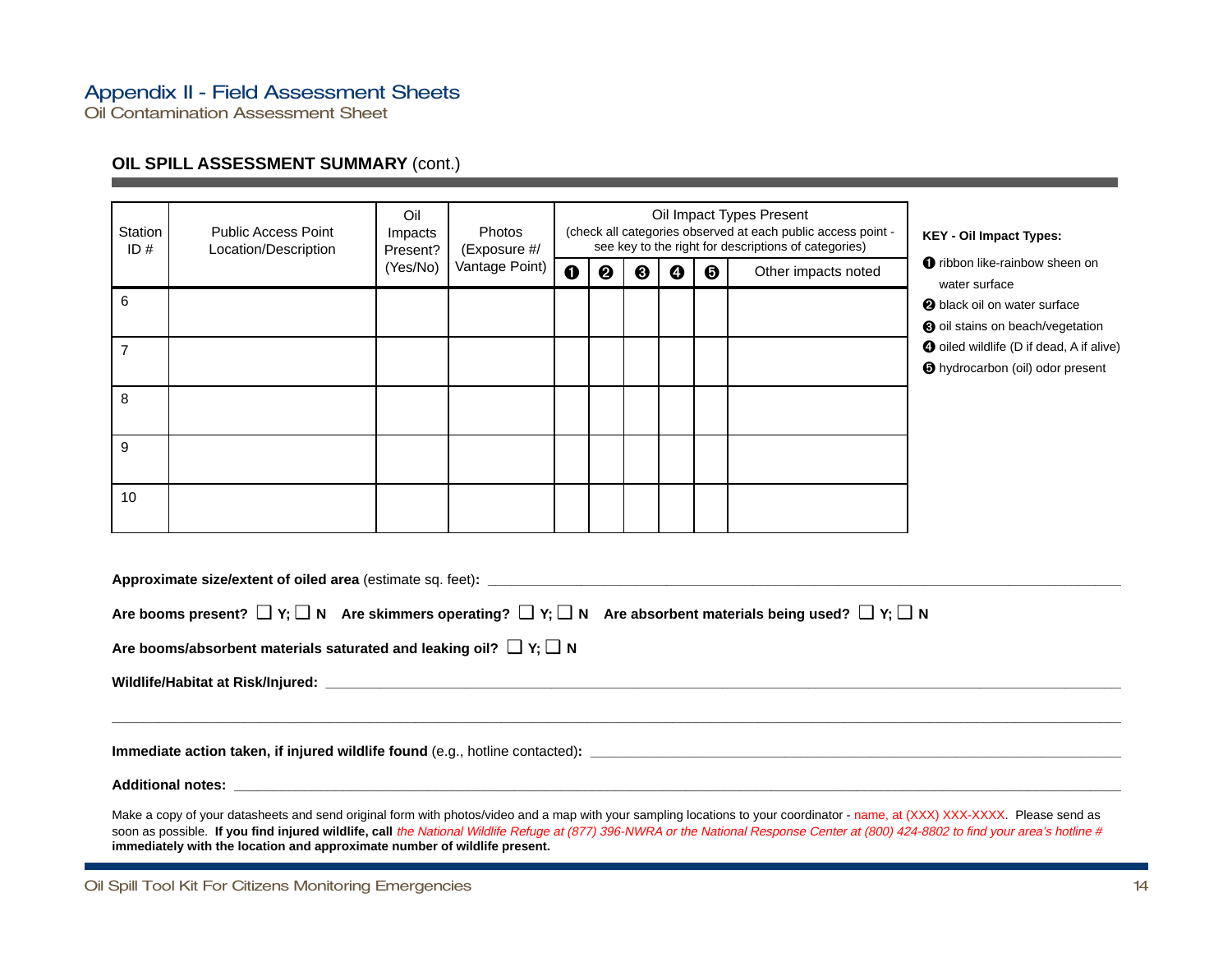## Appendix II - Field Assessment Sheets

Quick Shoreline Assessment Form

## **QUICK OIL SPILL SITE ASSESSMENT**

Please complete a copy of this datasheet at each station that you visit in order to describe surrounding shoreline conditions and the degree of oiling along the shoreline. If you can safely walk the shoreline for a closer inspection please do so. Record information as accurately and with as much detail as possible. **Please respect private property rights when conducting your assessment and do not put yourself in harms way. Remember, your safety and welfare take precedence over data collection. Sporadic 1 - 10% Patchy 11 - 50% Broken 51 - 90% Continuous 91 - 100% No Impact or Trace (<1%) Impacted Habitat Types and Materials: Check all habitat types or materials present** Water Dune Rip-Rap (large rock used to prevent erosion) Bulkhead, Manmade Structures Other Vegetation Marsh/Swamp Tidal Flat Sand or Shell Beach **Date** (mm/dd/yy)**: \_\_\_\_\_\_\_\_\_\_\_\_\_\_\_\_\_\_\_\_\_\_\_\_\_\_\_\_\_\_\_\_\_\_\_\_ Start Time** (e.g., 14:20)**: \_\_\_\_\_\_\_\_\_\_\_\_\_\_\_\_\_\_\_\_\_\_\_\_\_\_\_\_\_\_ End Time: \_\_\_\_\_\_\_\_\_\_\_\_\_\_\_\_\_\_\_\_\_\_\_\_\_\_\_\_\_\_\_\_\_ Observer: \_\_\_\_\_\_\_\_\_\_\_\_\_\_\_\_\_\_\_\_\_\_\_\_\_\_\_\_\_\_\_\_\_\_\_\_\_\_\_\_\_\_\_\_\_ Station ID #** (from Oil Spill Assessment Summary)**: \_\_\_\_\_\_\_\_\_\_\_\_\_\_\_\_\_\_\_\_\_\_\_\_\_\_\_\_\_\_\_\_\_\_\_\_\_\_\_\_\_\_\_\_\_\_\_\_\_ Location Description: \_\_\_\_\_\_\_\_\_\_\_\_\_\_\_\_\_\_\_\_\_\_\_\_\_\_\_\_\_\_\_\_\_\_\_\_\_\_\_\_\_\_\_\_\_\_\_\_\_\_\_\_\_\_\_\_\_\_\_\_\_\_\_\_\_\_\_\_\_\_\_\_\_\_\_\_\_\_\_\_\_\_\_\_\_\_\_\_\_\_\_\_\_\_\_\_\_\_\_\_\_\_\_\_\_\_\_\_\_\_\_\_\_\_\_\_\_\_\_\_\_\_\_\_\_\_\_ Weather Conditions: \_\_\_\_\_\_\_\_\_\_\_\_\_\_\_\_\_\_\_\_\_\_\_\_\_\_\_\_\_\_\_\_\_\_\_\_\_\_\_\_\_\_\_\_\_\_\_\_\_\_\_\_\_\_\_\_\_\_\_\_\_\_\_\_\_\_\_\_\_\_\_\_\_\_\_\_ Percent Clouds:** ❑ **Clear;** ❑ **Partly Cloudy;** ❑ **Overcast Wind Direction:**  $\Box$  **N**;  $\Box$  **NE**;  $\Box$  **SE**;  $\Box$  **SE**;  $\Box$  **SH**;  $\Box$  **W**;  $\Box$  **NW**;  $\Box$  **None** (Note: a wind blowing from the west toward the east is called a west wind) **Tidal Stage:** ❑ **Outgoing;** ❑ **Incoming;** ❑ **Low/Slack;** ❑ **High** (Refer to tide charts and water levels) **Water Surface Conditions:** ❑ **Calm;** ❑ **Light Chop;** ❑ **Heavy Chop;** ❑ **Swells Oil Spill Impacts Observed?** ❑ **Y;** ❑ **N if yes, approximate length and width of impact. Length: \_\_\_\_\_\_\_\_\_\_\_\_\_\_\_\_\_\_\_ Width: \_\_\_\_\_\_\_\_\_\_\_\_\_\_\_\_\_\_\_**

**Resources on Scene:** ❑ **Laborers;** ❑ **Booms;** ❑ **Small Boats;** ❑ **Vehicles;** ❑ **Other** (describe) **\_\_\_\_\_\_\_\_\_\_\_\_\_\_\_\_\_\_\_\_\_\_\_\_\_\_\_\_\_\_\_\_\_\_\_\_\_\_\_\_\_\_\_\_\_\_\_\_\_\_\_\_\_\_\_\_\_\_\_\_\_\_\_\_\_\_**

**If present, are containment booms sagging and not blocking/stopping/containing oil?** ❑ **Y;** ❑ **N**

**If present, are absorbent booms saturated or leaking oil?** ❑ **Y;** ❑ **N**

**Is there any collected waste oil that needs to be removed?** ❑ **Debris;** ❑ **Oil Bags;** ❑ **Sorbent Boom;** ❑ **Sorbent Pads**

Other (describe)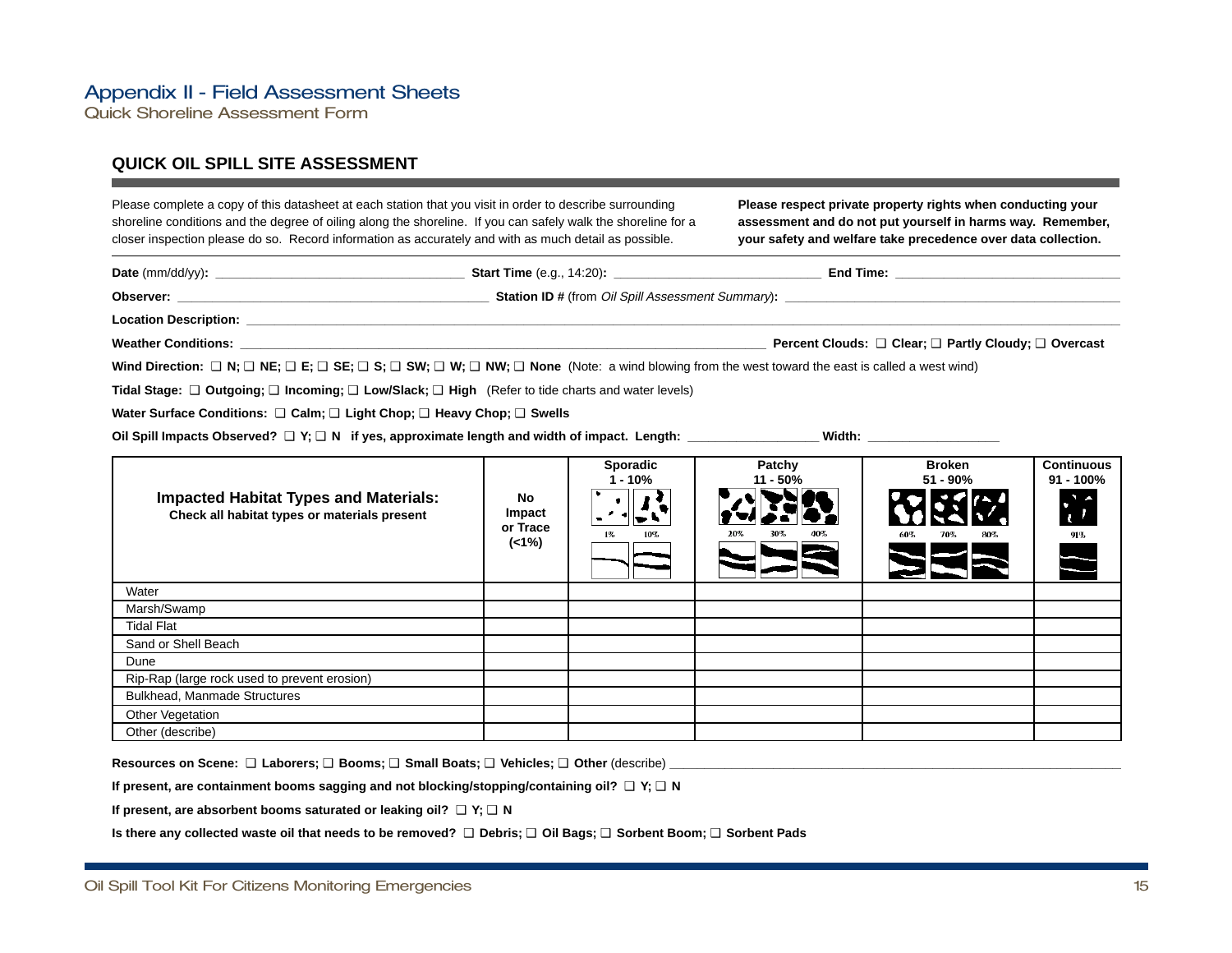## Appendix II - Field Assessment Sheets

Wildlife Assessment Form

## **OIL SPILL WILDLIFE ASSESSMENT FORM**

Use one of these forms for each of your sites

| Location:             |                           | <b>GPS Coordinates:</b>                            |  |                                                   |                      | Date:                                       |                    |      |                            |       |          |       |                                    |  |  |
|-----------------------|---------------------------|----------------------------------------------------|--|---------------------------------------------------|----------------------|---------------------------------------------|--------------------|------|----------------------------|-------|----------|-------|------------------------------------|--|--|
| <b>Observer Name:</b> |                           |                                                    |  |                                                   |                      | <b>Start Time:</b><br>(at this site)        |                    |      |                            |       |          |       | <b>End Time:</b><br>(at this site) |  |  |
|                       |                           | <b>DEGREE OF OILING</b> (tabulate number of birds) |  |                                                   |                      |                                             |                    |      | <b>DEAD BIRD CONDITION</b> |       |          |       |                                    |  |  |
| Species               | No Oil<br>Obs.<br>on Bird | <b>Trace</b>                                       |  | Light Moderate<br>$(\leq 5\%)$ (6%-20%) (21%-40%) | Heavy<br>$( > 40\%)$ | "Flying",<br>"Standing"<br>or<br>"In Water" | <b>Debilitated</b> | Dead | No Oil Obs.                | Light | Moderate | Heavy | <b>Comments</b>                    |  |  |
|                       |                           |                                                    |  |                                                   |                      |                                             |                    |      |                            |       |          |       |                                    |  |  |
|                       |                           |                                                    |  |                                                   |                      |                                             |                    |      |                            |       |          |       |                                    |  |  |
|                       |                           |                                                    |  |                                                   |                      |                                             |                    |      |                            |       |          |       |                                    |  |  |
|                       |                           |                                                    |  |                                                   |                      |                                             |                    |      |                            |       |          |       |                                    |  |  |
|                       |                           |                                                    |  |                                                   |                      |                                             |                    |      |                            |       |          |       |                                    |  |  |
|                       |                           |                                                    |  |                                                   |                      |                                             |                    |      |                            |       |          |       |                                    |  |  |
|                       |                           |                                                    |  |                                                   |                      |                                             |                    |      |                            |       |          |       |                                    |  |  |
|                       |                           |                                                    |  |                                                   |                      |                                             |                    |      |                            |       |          |       |                                    |  |  |
|                       |                           |                                                    |  |                                                   |                      |                                             |                    |      |                            |       |          |       |                                    |  |  |
|                       |                           |                                                    |  |                                                   |                      |                                             |                    |      |                            |       |          |       |                                    |  |  |
|                       |                           |                                                    |  |                                                   |                      |                                             |                    |      |                            |       |          |       |                                    |  |  |
|                       |                           |                                                    |  |                                                   |                      |                                             |                    |      |                            |       |          |       |                                    |  |  |
|                       |                           |                                                    |  |                                                   |                      |                                             |                    |      |                            |       |          |       |                                    |  |  |
|                       |                           |                                                    |  |                                                   |                      |                                             |                    |      |                            |       |          |       |                                    |  |  |

#### **Survey Protocol**

1. Count only birds observed or identifiable as to species and degree of oiling. Do not include birds in the count if you cannot determine if they are oiled or healthy.

2. Count starts at the observer and extends to the first bird for which oiling cannot be determined.

- 3. Record survey location name (creek or site name) and GPS coordinates, if possible. If no GPS, use street names to mark location.
- 4. Use a new data sheet for each creek, waterway or site name.
- 5. Record your total time spent and vehicle mileage accrued each day.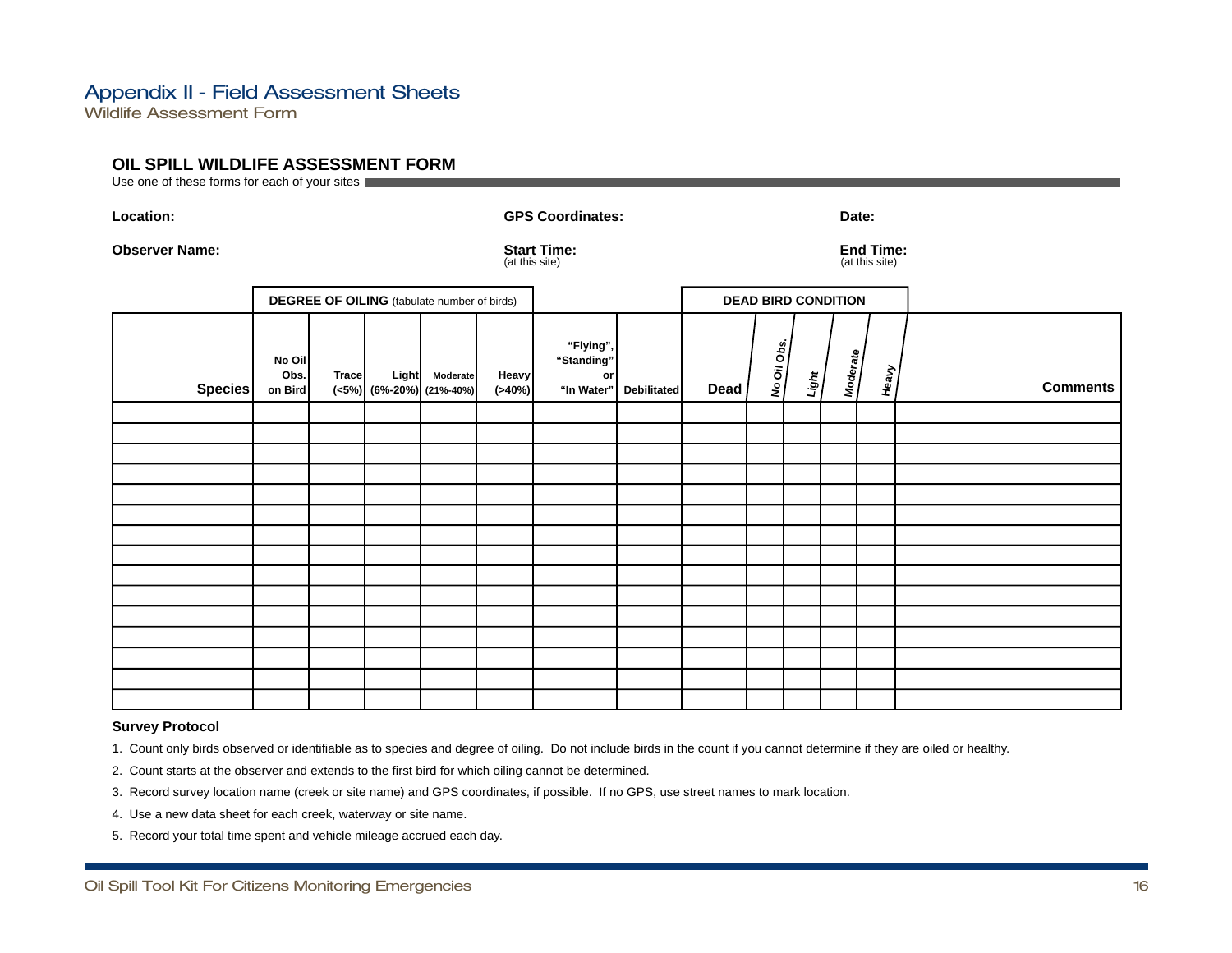Reach Assignment Map

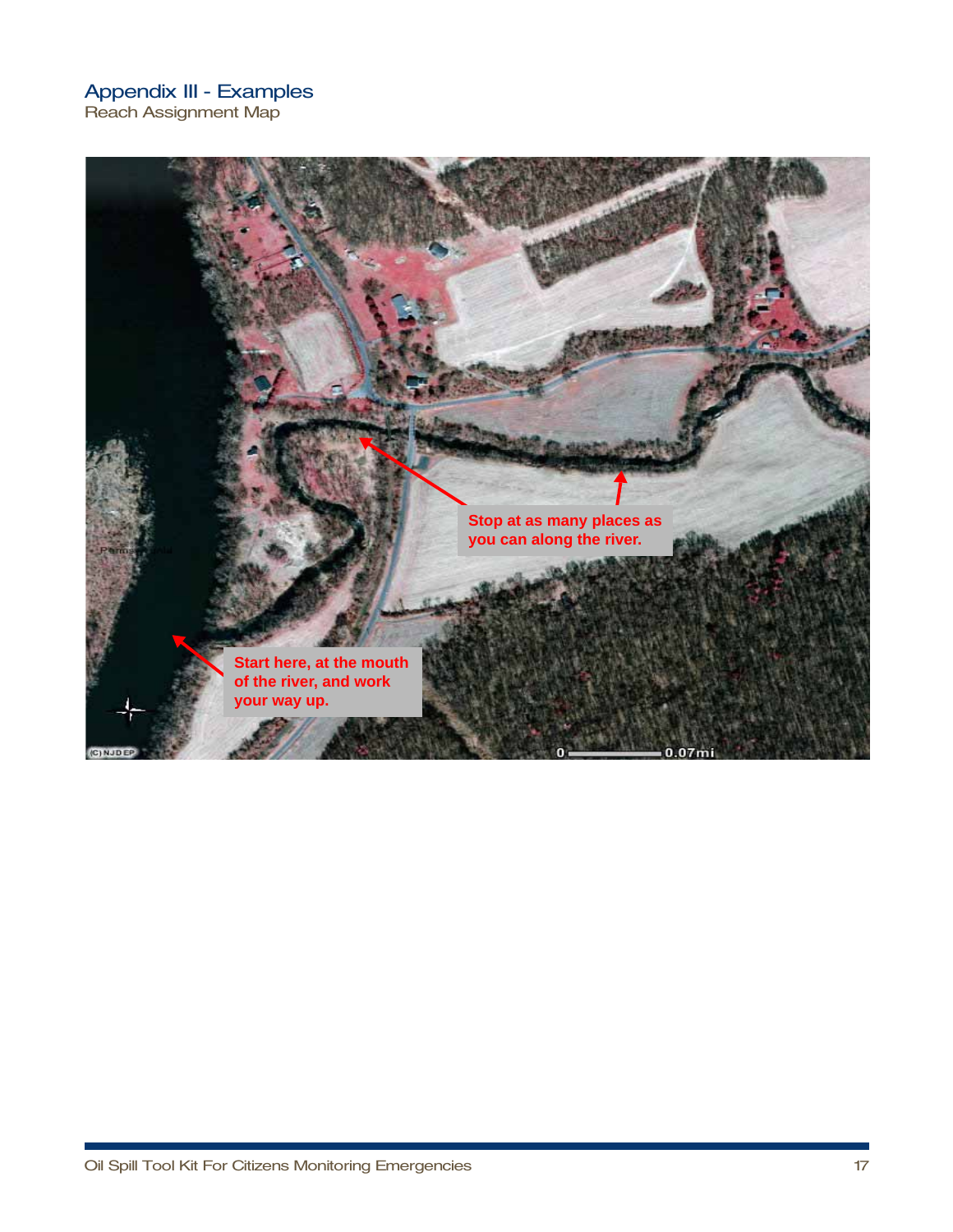

## Delaware River Watershed Monitoring Report Provided to Trustees Involved in Athos I NRDA

## **Background**

Delaware Riverkeeper Network (DRN) has a multifaceted volunteer monitoring program that has been in existence for over a decade. DRN relies on it's volunteer monitors to help on behalf of the river. So when the Athos I began leaking large amounts of Venezuelan crude from it's damaged single hull, DRN knew that a citizen monitoring initiative could serve as our eyes and ears for the river, as it suffered from the consequences of the spill.

DRN staff scientists developed oil spill visual assessment protocols and datasheets, coordinated with the public agencies, contacted local volunteer monitoring groups, developed internet and web page resources, and mobilized and trained concerned citizens interested in helping to document the harm done to the river by the oil spill. DRN's priorities are to: 1. inspect cleanup measures and alert Coast Guard officials of areas in need of maintenance; 2. identify and report oiled wildlife to the Fish and Wildlife Service; 3. track the extent and degree of oiling contamination up through the tidal tributaries of the Delaware; and 4. generate documentation to help support a thorough and comprehensive Natural Resource Damage Assessment (NRDA) for the Delaware River.

## Purpose of Summary Report

Data summarized in this report include observations made by over one hundred citizens and volunteer monitors during the weeks that followed the Athos I oil spill. Delaware Riverkeeper Network assigned volunteer monitors to specific tributaries, wildlife areas and beaches and provided oversight and literature for volunteer monitors to accurately determine the impacts from the Athos I oil spill. Monitors recorded observations using standardized protocols and datasheets that were reviewed and/or developed by state agencies and DNR. Data was reviewed and summarized by New Jersey's Volunteer Monitoring Program and DNR staff. This summary was prepared specifically for the Trustees to ensure the development of a comprehensive NRDA for the Delaware River.

## Report Format

This report includes the following components in order:

- **Table 1**
	- A list of streams and areas where oil impacts were observed.
- **Section 1**

Detailed data summaries for each area and stream (from Table 1) where observations made by monitors noted impacts from the Athos I oil spill.

**Section 2** 

A list of streams and areas where observations were made but no apparent impacts were noted by monitors at the time of their observation(s).

**Appendix A**

A summary of action alerts and correspondence from Delaware Riverkeeper Network to alert Coast Guard officials to areas in need of attention and cleanup.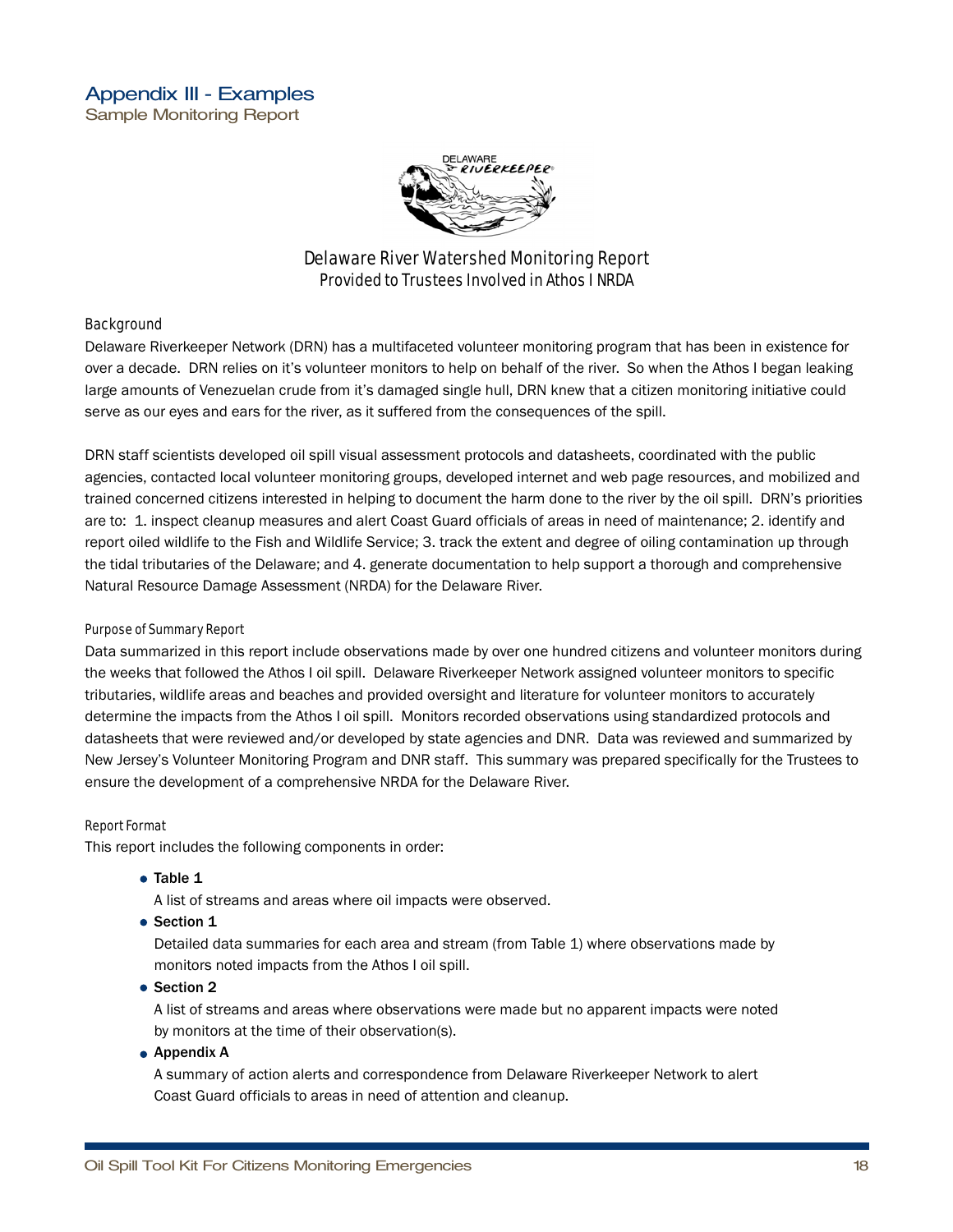Athos I Monitoring Locations

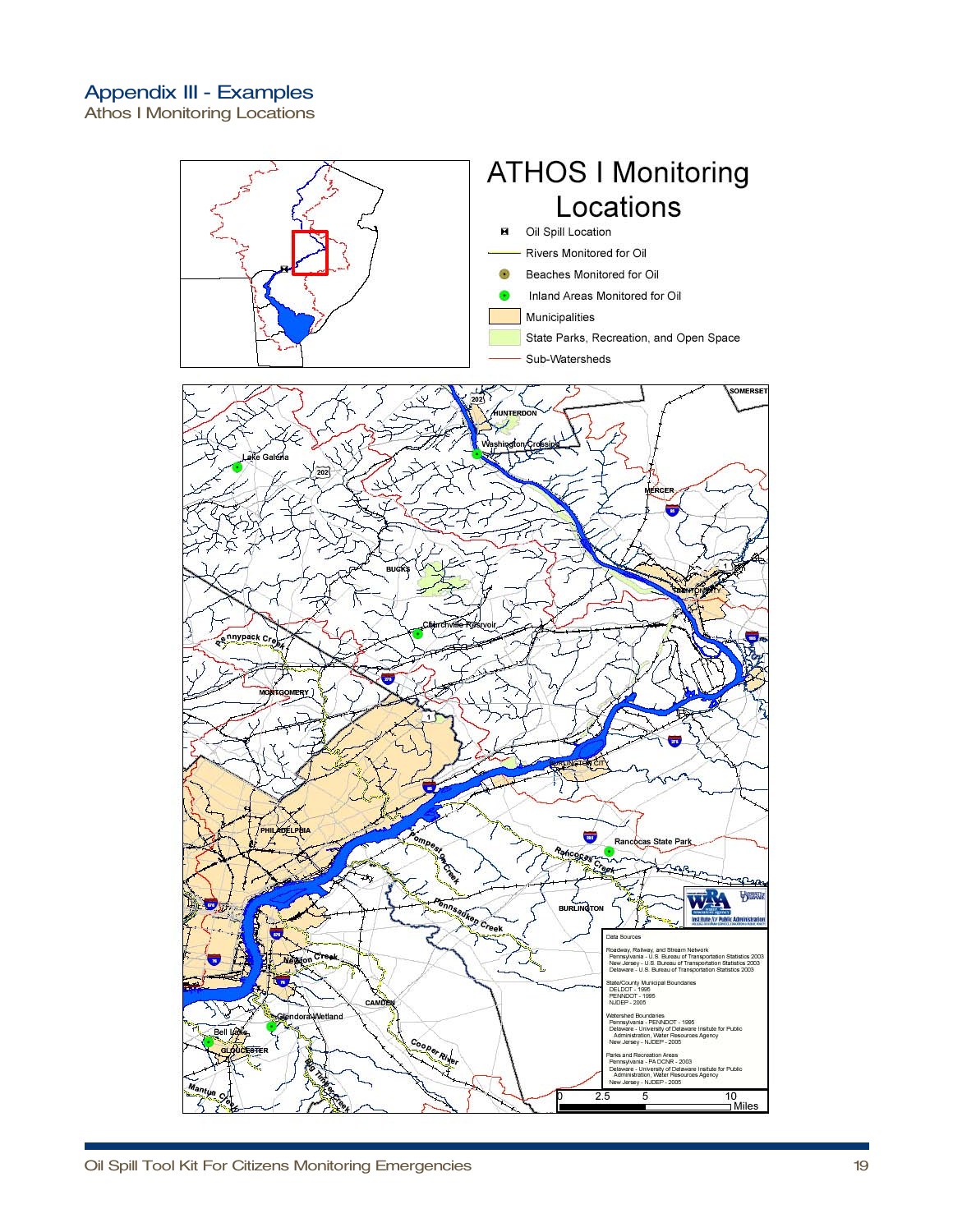Assessment Sheets

## Example of Creek Report Blank

|                      | <b>WATERBODY NAME</b>                     |                                 |   |                |   |                                        |   |   |              |
|----------------------|-------------------------------------------|---------------------------------|---|----------------|---|----------------------------------------|---|---|--------------|
| Station <sup>1</sup> | <b>Public Access Point</b>                | Oil                             |   |                |   | Oil Impact Types Observed <sup>2</sup> |   |   | <b>Notes</b> |
| ID#                  | Location/Description                      | Impacts<br>Present?<br>(Yes/No) | 1 | $\overline{2}$ | 3 | 4                                      | 5 | 6 |              |
|                      | DATE, TIME, WEATHER, TIDE, BOOM, COMMENTS |                                 |   |                |   |                                        |   |   |              |
| 1                    |                                           |                                 |   |                |   |                                        |   |   |              |
| $\overline{c}$       |                                           |                                 |   |                |   |                                        |   |   |              |
| $\mathbf{3}$         |                                           |                                 |   |                |   |                                        |   |   |              |
| $\overline{4}$       |                                           |                                 |   |                |   |                                        |   |   |              |
| 5                    |                                           |                                 |   |                |   |                                        |   |   |              |
| 6                    |                                           |                                 |   |                |   |                                        |   |   |              |
|                      | DATE, TIME, WEATHER, TIDE, BOOM, COMMENTS |                                 |   |                |   |                                        |   |   |              |
| 1                    |                                           |                                 |   |                |   |                                        |   |   |              |
| $\overline{c}$       |                                           |                                 |   |                |   |                                        |   |   |              |
| 3                    |                                           |                                 |   |                |   |                                        |   |   |              |
| $\overline{4}$       |                                           |                                 |   |                |   |                                        |   |   |              |

 $1$  Stations are listed in order starting with sites nearest the mouth and going inland. (e.g., station 1 is site located nearest the mouth)

 $2$  Numerical code indicates extent of oil impact as indicated on Oil Assessment Summary sheets as follows:

1. Sheen (may appear silver/gray, rainbow or metallic)

- 2. Brown/black oil on water surface
- 3. Oil stains on beach/vegetation
- 4. Oiled wildlife (D if dead, A if alive)
- 5. Hydrocarbon (oil) odor present
- 6. Tarballs on shore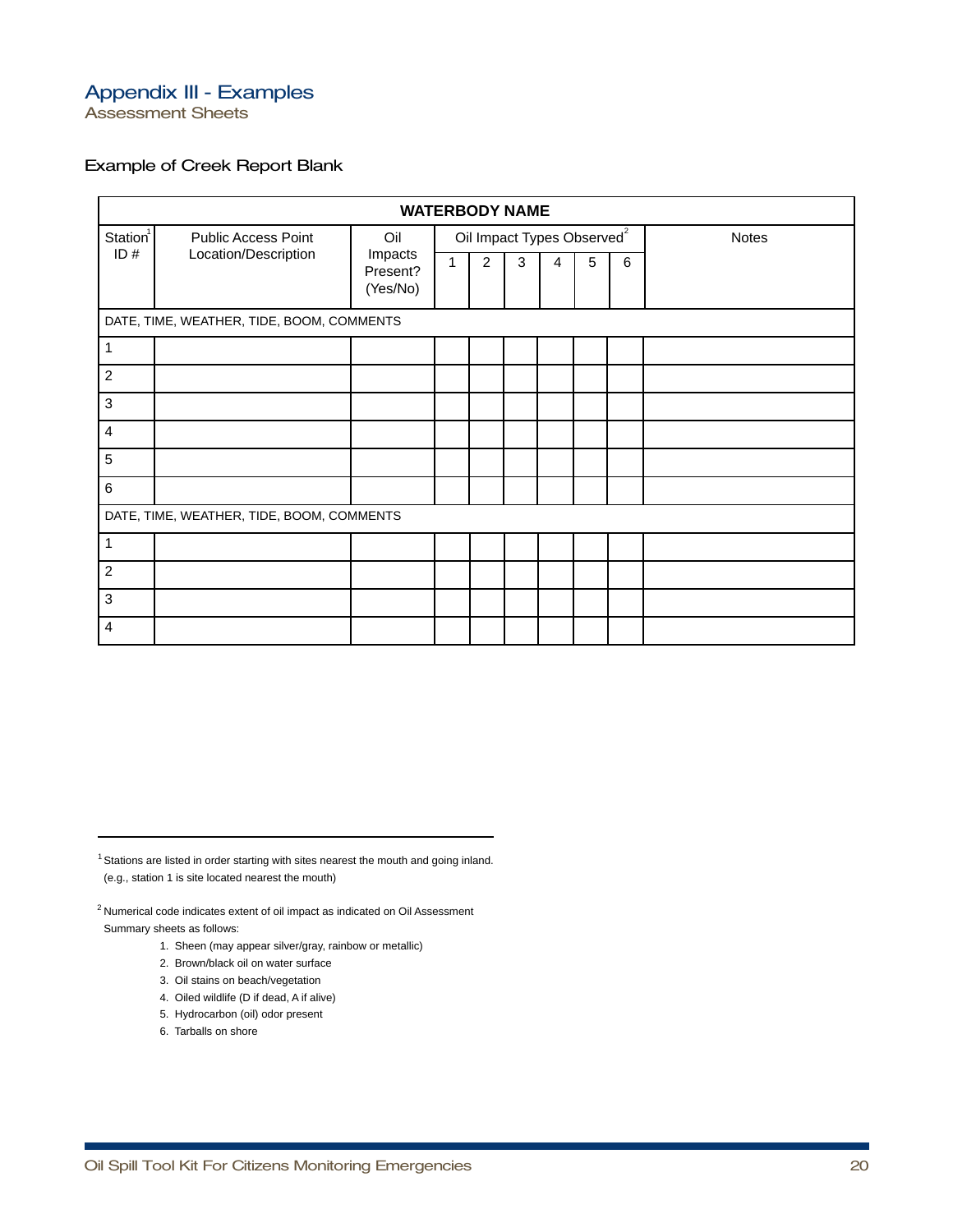Assessment Sheets

## Example of Creek Report Completed

|                                                                                                                  | <b>FENWICK CREEK</b>                                                                                                    |                |   |                                        |   |              |   |   |                                        |
|------------------------------------------------------------------------------------------------------------------|-------------------------------------------------------------------------------------------------------------------------|----------------|---|----------------------------------------|---|--------------|---|---|----------------------------------------|
| Station <sup>1</sup>                                                                                             | <b>Public Access Point</b>                                                                                              | Oil<br>Impacts |   | Oil Impact Types Observed <sup>2</sup> |   | <b>Notes</b> |   |   |                                        |
|                                                                                                                  | ID#<br>Location/Description                                                                                             |                |   | 2                                      | 3 | 4            | 5 | 6 |                                        |
|                                                                                                                  | 12/12/04 16:20 to 17:45; Partly cloudy in 50's; Tide outgoing; Water calm<br>Containment boom on north shore not in use |                |   |                                        |   |              |   |   |                                        |
| 1                                                                                                                | Mouth of Fenwick                                                                                                        | Yes            | X |                                        |   |              |   |   | oil on beach                           |
| $\mathfrak{p}$                                                                                                   | Route 45 Bridge over<br><b>Fenwick Creek</b>                                                                            | Yes            | X |                                        | X |              |   |   | sheen in water; stains on bridge       |
| 12/12/04 17:40; Clear, no wind; Tide outgoing; No water conditions<br>Boom present; sagging and not blocking oil |                                                                                                                         |                |   |                                        |   |              |   |   |                                        |
| $\mathcal{P}$                                                                                                    | Route 45 Bridge over<br><b>Fenwick Creek</b>                                                                            | Yes            |   |                                        |   |              |   |   | sporadic on bulkhead<br>trace in water |

## **Additional Notes on Fenwick Creek:**

No other impact noted on Fenwick Creek

## **Summary Fenwick Creek:**

Sporadic oil (sheen; some staining) along Fenwick

 $1$  Stations are listed in order starting with sites nearest the mouth and going inland. (e.g., station 1 is site located nearest the mouth)

 $2$ Numerical code indicates extent of oil impact as indicated on Oil Assessment

Summary sheets as follows:

1. Sheen (may appear silver/gray, rainbow or metallic)

- 2. Brown/black oil on water surface
- 3. Oil stains on beach/vegetation
- 4. Oiled wildlife (D if dead, A if alive)
- 5. Hydrocarbon (oil) odor present
- 6. Tarballs on shore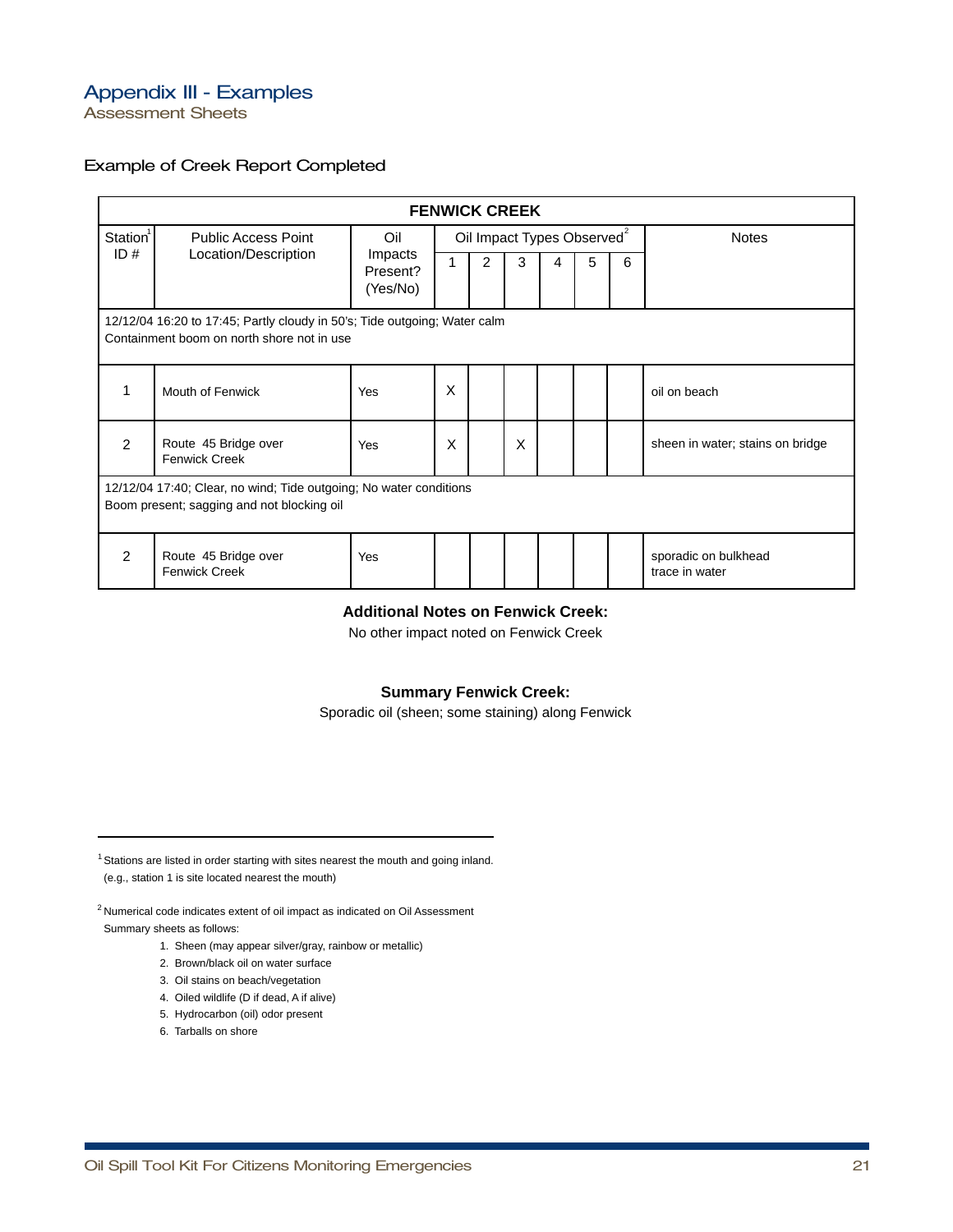Assessment Sheets

## Volunteer Monitoring Creek Data Summary Sheet Example

| Creek                      | <b>Date Monitored</b> |
|----------------------------|-----------------------|
| ALLOWAY CREEK              | 12/10 - 12/11/04      |
| <b>BIG TIMBER CREEK</b>    | 12/4 - 12/5/04        |
| COOPER RIVER               | 12/2 - 12/14/04       |
| <b>FENWICK CREEK</b>       | 12/12/04              |
| <b>LITTLE TIMBER RIVER</b> | 12/5 - 12/11/04       |
| <b>MANTUA CREEK</b>        | 12/5/04 - 1/2/05      |
| NEWTON CREEK               | 12/3 - 12/12/04       |
| <b>OLDMANS CREEK</b>       | 12/6 - 12/11/04       |
| <b>PENNSAUKEN CREEK</b>    | 12/2 - 12/9/04        |
| <b>POMPESTON CREEK</b>     | 12/5/04               |
| RANCOCAS CREEK             | 12/10 - 12/12/04      |
| RACCOON CREEK              | 12/4 - 12/11/04       |
| <b>REPAUPO CREEK</b>       | 12/3/04               |
| <b>SALEM RIVER</b>         | 12/3/04 - 1/5/05      |
| <b>Beaches</b>             |                       |
| <b>MOORE'S BEACH</b>       | 12/13/04              |
| SUNSET BEACH               | 12/23/04 - 3/18/05    |
| <b>TOWNBANK BEACH</b>      | 1/2/05 - 1/15/05      |
| Other                      |                       |

| ABBOTT'S MEADOW PRESERVE | 12/29/04 - 1/6/05 |
|--------------------------|-------------------|
|                          |                   |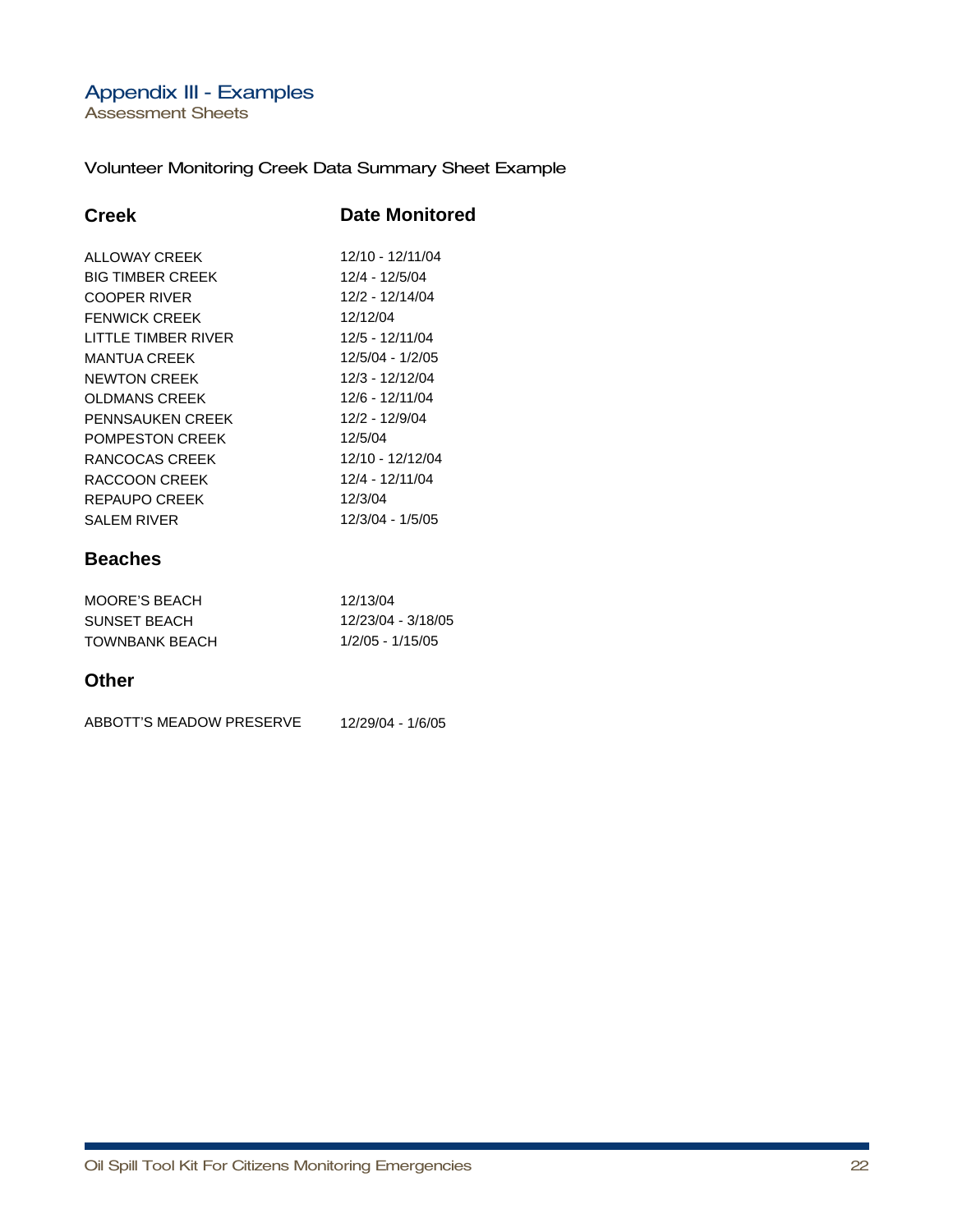Assessment Sheets

## Summaries Example

| <b>Abbott's Meadow:</b>     | Sporadic oil noted throughout site from 12/29/04 - 1/6/05 with a noticeable increase during<br>1/4/05 - 1/6/05 particularly around Elsinboro Point.                                                        |
|-----------------------------|------------------------------------------------------------------------------------------------------------------------------------------------------------------------------------------------------------|
| <b>Repaupo Creek:</b>       | 12/3/04 Oil impacts near mouth. No wildlife observed.                                                                                                                                                      |
| <b>Sunset Beach:</b>        | Oil effects (tarballs) noted on particular days only - 1/20/05, 2/11/05, 3/10/05, 3/18/05.<br>Two dead gulls at site - one with moderate oiling.                                                           |
| <b>Towbank Beach:</b>       | Oil impact sporadic; some residue at high water mark; sporadic tarballs noted.                                                                                                                             |
| Moore's Beach:              | 12/13/04 Sporadic oil noted at low tide.                                                                                                                                                                   |
| <b>Fenwick Creek:</b>       | 12/12/04 Sporadic oil (sheen; some staining) along Fenwick.                                                                                                                                                |
| <b>Salem River:</b>         | Oil impact (sheen and vegetation stained; except for 12/12/04) mostly around Elsinboro, Fenwick<br>Creek Salem Bridge - Rt. 45 and in Tilbury.                                                             |
| <b>Little Timber Creek:</b> | 12/5 - 12/26/04 Considerable oil impact noted throughout sites even after cleanup crew left,<br>with the exception of Kings Highway site. Oiled debris continues to appear.                                |
| <b>Big Timber Creek:</b>    | 12/4 - 12/5/04 Considerable impact noted.                                                                                                                                                                  |
| <b>Pennsauken Creek:</b>    | 12/2/04 Surface sheen noted throughout creek.                                                                                                                                                              |
| <b>Pompeston Creek:</b>     | 12/5 - 12/10/04 No or minimal impact noted.                                                                                                                                                                |
| <b>Alloway Creek:</b>       | 12/10 - 12/11/04 Surface oil impact noted both rainbow sheen and brown. Worse where creek<br>meets tribs. Oiled wildlife noted.                                                                            |
| <b>Cooper Creek:</b>        | 12/4 - 12/14/04 Pyne Point School, East State St., Federal St., Adm. Wilson Bridge most affected<br>sites. Many oiled birds noted.                                                                         |
| <b>Mantua Creek:</b>        | 12/5/04 - 1/2/05 Widespread and intermittent oil sheen on entire creek. Impact worsens<br>approaching mouth. Wildlife considerably affected - many appear oiled at Riverwinds site.                        |
| <b>Raccoon Creek:</b>       | 12/4 - 12/11/04 No wildlife observed by residents -- unusual. Considerable oil impact throughout<br>sites - worse at 108 Ferry Rd. site and S. Bridgeport Rd. site, north and south of the Rt. 130 Bridge. |
| <b>Newton Creek:</b>        | Sporadic impact noted throughout creek 12/3 - 12/12/04. Some oiled wildlife noted.                                                                                                                         |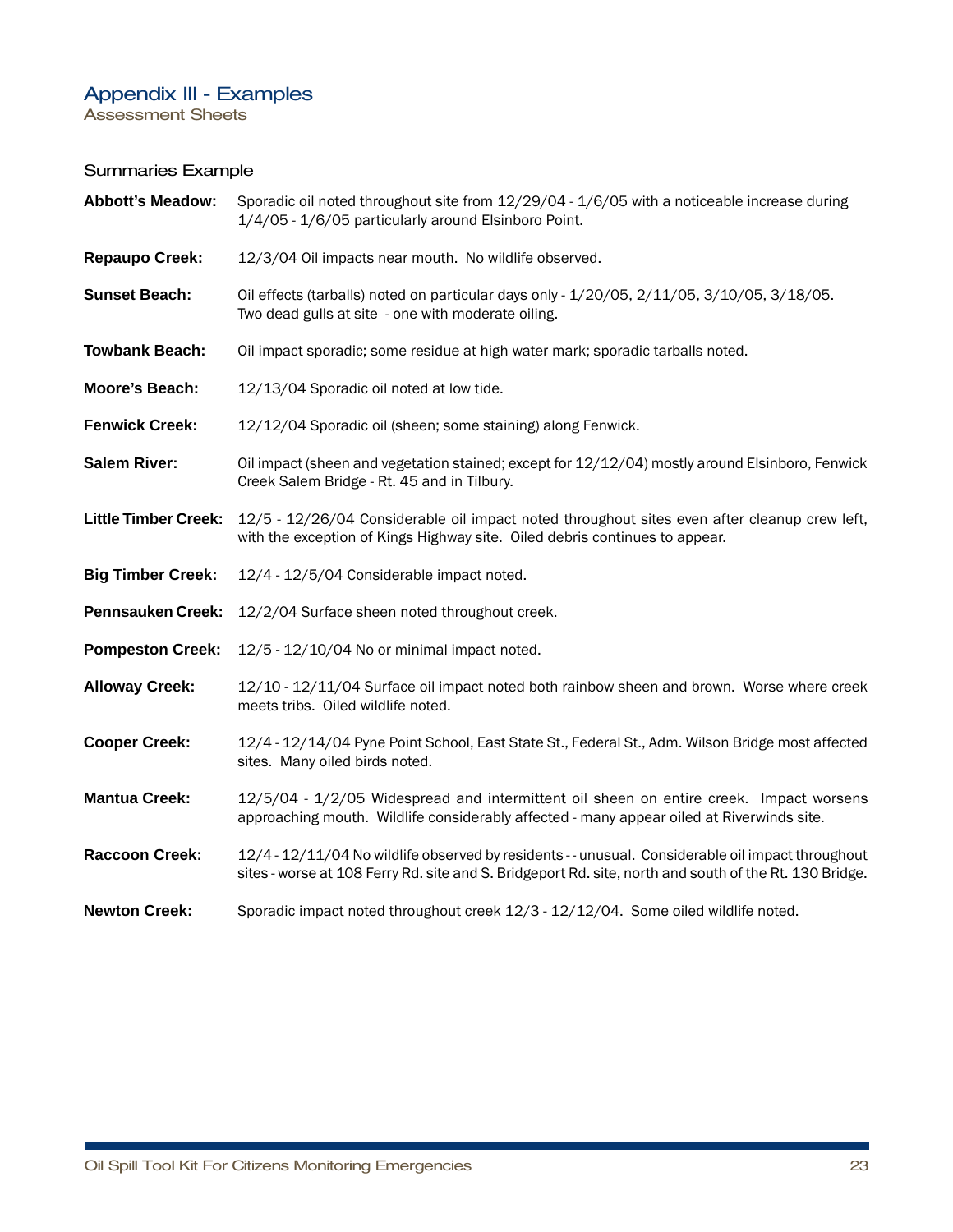**Date: November 27, 2004 Contact:** Maya K. van Rossum, the Delaware Riverkeeper, cell phone (215) XXX-XXXX

# **OIL SPILL ON THE DELAWARE RIVER**

Delaware Riverkeeper Network (DRN) was notified that a listing oil tanker spilled about 473,500 gallons of crude oil into the Delaware River last night about 9:00 PM EST. The Cyprus-flagged vessel, Athos I, began spilling oil as it was being towed by two tugboats into the CITGO facility in Paulsboro, New Jersey. The spill covers about 20 miles downstream, and the river is closed to traffic. Dead birds and fish are accumulating. The Athos I was built in 1983 and was carrying oil from Venezuela.

"The Coast Guard should place booms on tributaries and other sensitive locations like drinking-water intakes before the slick spreads," said Maya van Rossum.

The spill occurred near some very sensitive habitat in the lower Delaware River and upper Delaware Bay which is host to enormous concentrations of shorebirds, waterfowl, fish, hawks, eagles and other wildlife, which is of particular concern during fall migration season. Fish and wildlife are fundamental to the quality of life for many New Jersey residents.

DRN has long alerted federal officials that single-hulled oil tankers like the Athos I are not able to hold up to accidents in contrast to more resilient double-hulled ships that have a second layer of steel to protect oil storage tanks. In Europe, single-hulled tankers were recently banned from entering their waters following an oil spill that released 17 million gallons of oil off the coastline of Spain.

Delaware Riverkeeper Network will mobilize our volunteers to monitor beaches and report oil to the Coast Guard during the next several weeks. Reports will also be made if creeks have not been boomed or if booms are not functioning properly.